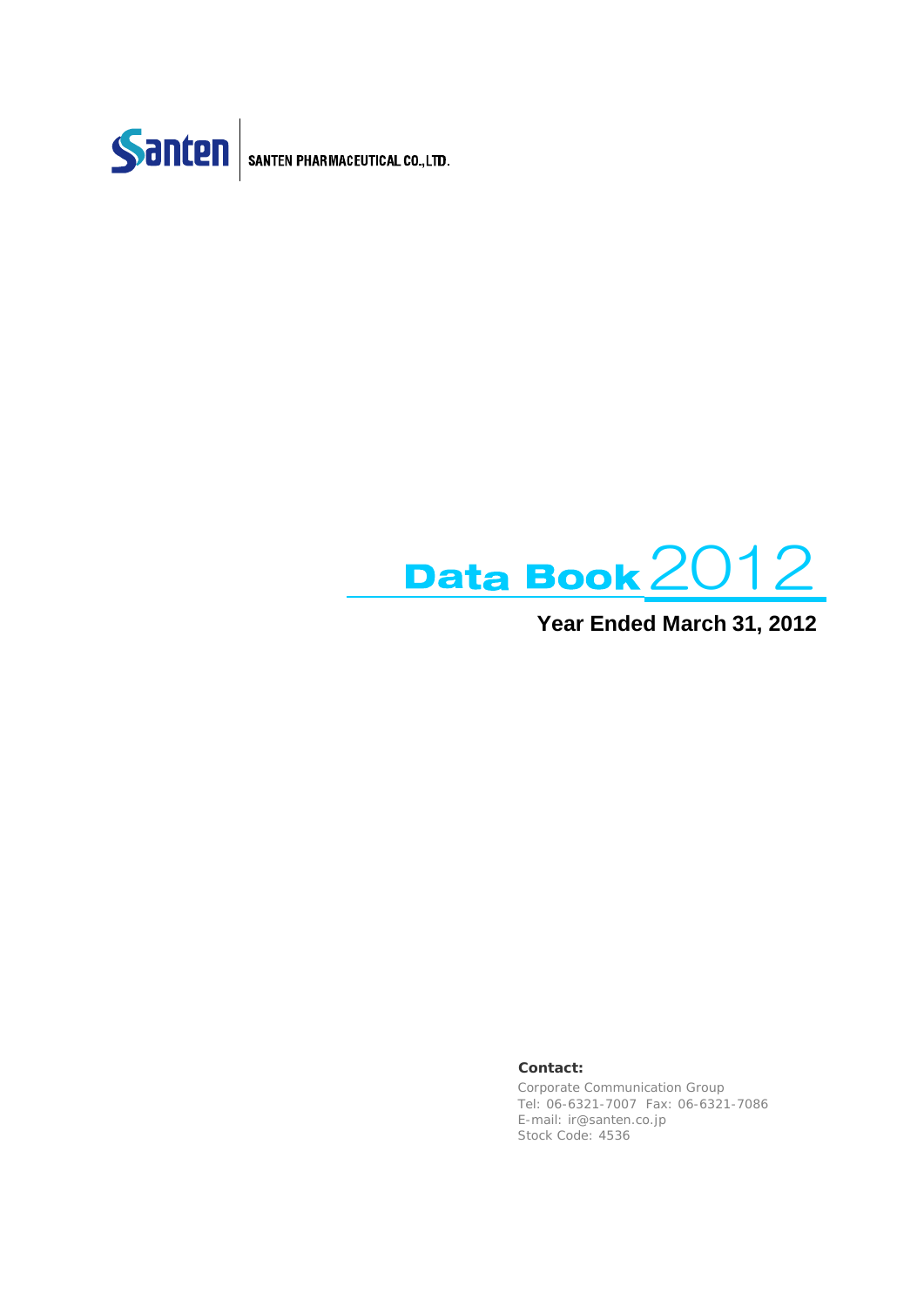# **Contents**

| <b>Financial highlights</b>     |                                                                            | $\overline{2}$               |
|---------------------------------|----------------------------------------------------------------------------|------------------------------|
|                                 | Consolidated financial summary                                             | $\overline{c}$               |
|                                 | Consolidated balance sheets summary                                        | 2                            |
|                                 | Consolidated financial indexes                                             | $\overline{c}$               |
|                                 | Exchange rates                                                             | $\overline{c}$               |
|                                 |                                                                            |                              |
| <b>Consolidated information</b> |                                                                            | $\overline{\mathbf{4}}$<br>4 |
|                                 | Consolidated statements of income and comprehensive income                 | 5                            |
|                                 | Consolidated statements of income details                                  |                              |
|                                 | Major Selling, general and administrative expenses                         | 5                            |
|                                 | Major Non-operating income and expenses                                    | 5<br>6                       |
|                                 | Sales details                                                              | 6                            |
|                                 | Sales by segment                                                           | 7                            |
|                                 | Sales of major prescription pharmaceuticals<br>Consolidated balance sheets | 9                            |
|                                 | <b>Assets</b>                                                              | 9                            |
|                                 | Liabilities and net assets                                                 | 10                           |
|                                 | Consolidated statements of cash flows                                      | 11                           |
|                                 | Other consolidated information                                             | 12                           |
|                                 | R&D expenditures                                                           | 12                           |
|                                 | Capital expenditures                                                       | 12                           |
|                                 | Depreciation and amortization                                              | 12                           |
|                                 | Lease expenses                                                             | 12                           |
|                                 | Number of employees                                                        | 12                           |
|                                 |                                                                            |                              |
| <b>Reference information</b>    |                                                                            | 13                           |
|                                 | Research & development                                                     | 13                           |
|                                 | Pipeline of prescription pharmaceuticals (Clinical trials)                 | 13                           |
|                                 | Changes from February 7, 2012                                              | 14                           |
|                                 | Pharmaceutical market in Japan                                             | 15                           |
|                                 | Revision of National Health Insurance (NHI) drug prices                    | 15                           |
|                                 | Market shares                                                              | 15                           |
|                                 | Market shares by therapeutic area - prescription ophthalmics               | 15                           |
|                                 | Stock information                                                          | 16                           |
|                                 | Stock price                                                                | 16                           |
|                                 | Major shareholders                                                         | 16                           |
|                                 | Major stock information                                                    | 16<br>17                     |
|                                 | Breakdown of shareholding by number of shares                              |                              |
|                                 | Breakdown of shareholding by number of shareholders                        | 17                           |
|                                 | Consolidated subsidiaries<br>News releases                                 | 18<br>19                     |
|                                 |                                                                            |                              |

Forecasts in this report are based on the currently available information.

Actual results may differ materially depending on a number of factors including adverse economic conditions, delays in new products launch, currency exchange rate, legislative and regulatory developments.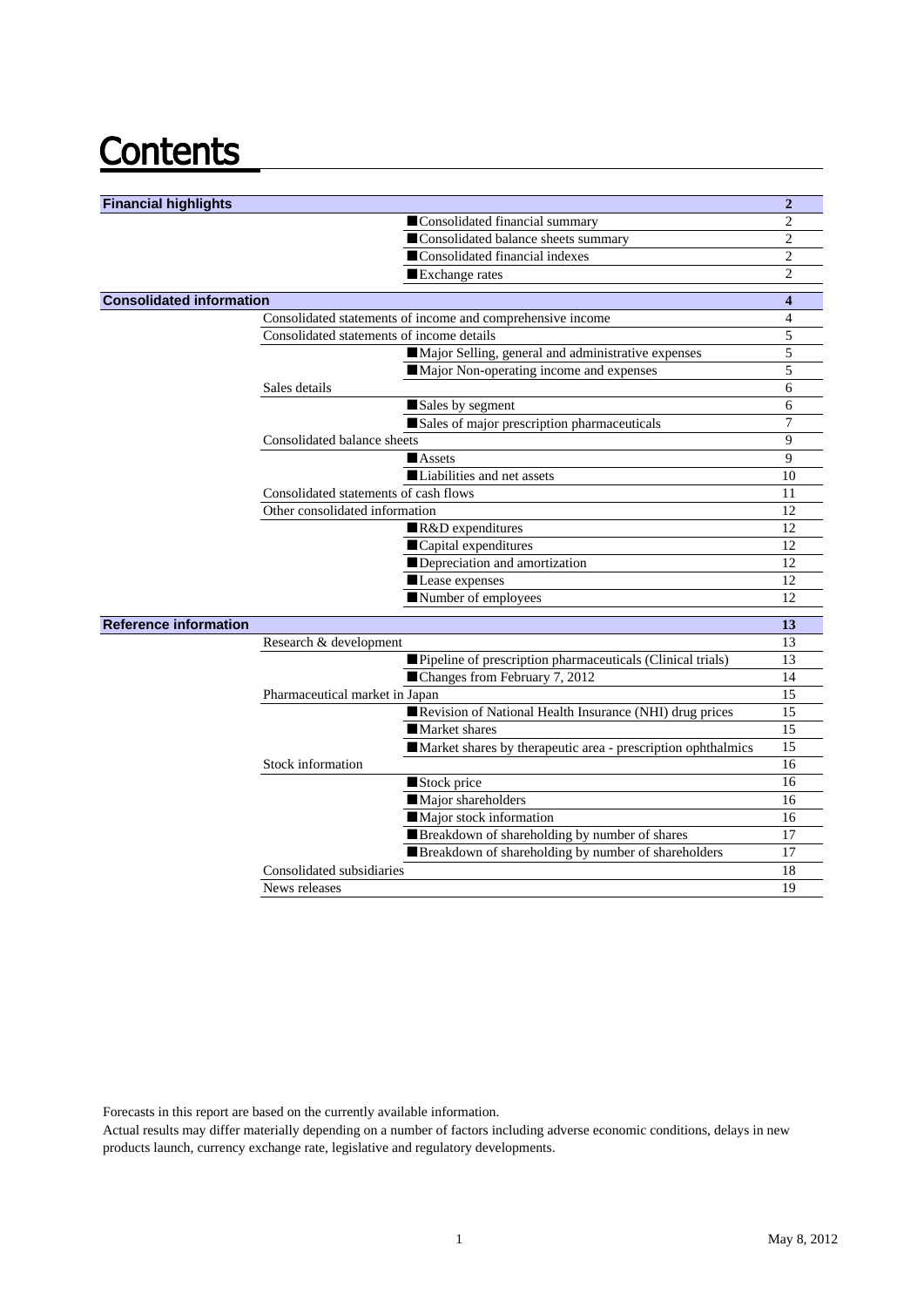

#### ■Consolidated financial summary (Millions of yen)

| Year ended March 31       | 2008    | 2009    | 2010    | 2011    | 2012    | % Change<br>2012/2011 | 2013<br><b>Forecast</b> | % Change<br>2013/2012 |
|---------------------------|---------|---------|---------|---------|---------|-----------------------|-------------------------|-----------------------|
| Net sales                 | 103.394 | 101.618 | 110.594 | 110.812 | 114,416 | 3.3                   | 114.500                 | 0.1                   |
| Operating income          | 20.370  | 15.494  | 29,640  | 30,738  | 26,733  | $-13.0$               | 23,500                  | $-12.1$               |
| Ordinary income           | 20.702  | 15.935  | 29,862  | 31.484  | 27,780  | $-11.8$               | 24,000                  | $-13.6$               |
| Net income                | 12,650  | 10.123  | 18,722  | 21,333  | 17,160  | $-19.6$               | 16.000                  | $-6.8$                |
| Dividends per share (yen) | 80      | 80      | 80      | 90      | 100     |                       | 100                     |                       |
| $DOE$ $(\%)$              | 5.4     | 5.4     | 5.2     | 5.3     | 5.4     |                       |                         |                       |

#### ■Consolidated balance sheets summary (Millions of yen)

**Year ended March 31 2008 2009 2010 2011 2012** <sup>% Change</sup> 2012/2011 Total assets 156,547 151,012 166,878 184,801 198,801 7.6 Net assets 127,118 125,368 137,603 156,404 164,861 5.4 Interest-bearing debts 5,278 699 617 188 157 -16.6

### ■Consolidated financial indexes

| Year ended March 31                 | 2008     | 2009     | 2010     | 2011     | 2012     | % Change<br>2012/2011 | 2013<br><b>Forecast</b> | % Change<br>2013/2012 |
|-------------------------------------|----------|----------|----------|----------|----------|-----------------------|-------------------------|-----------------------|
| EPS (yen)                           | 146.15   | 119.08   | 220.10   | 249.71   | 196.96   | $-21.1$               | 183.64                  | $-6.8$                |
| BPS (yen)                           | 1.494.48 | 1,472.32 | 1,614.08 | 1,793.15 | 1,887.81 | 5.3                   |                         |                       |
| Debt equity ratio (times)           | 0.04     | 0.01     | 0.00     | 0.00     | 0.00     |                       |                         |                       |
| PER (times)                         | 15.9     | 23.0     | 12.7     | 13.3     | 17.9     |                       |                         |                       |
| PBR (times)                         | 1.56     | 1.86     | 1.74     | 1.85     | 1.87     |                       |                         |                       |
| $ROE$ (%)                           | 9.9      | 8.00     | 14.3     | 14.5     | 10.7     |                       |                         |                       |
| $ROA (\%)$                          | 8.0      | 6.6      | 11.8     | 12.1     | 8.9      |                       |                         |                       |
| Equity ratio(%)                     | 81.1     | 82.9     | 82.3     | 84.5     | 82.8     |                       |                         |                       |
| * Free cash flows (millions of yen) | 12,316   | 8,896    | 24,795   | 16,118   | 18,203   | 12.9                  |                         |                       |
| * EBITDA (millions of yen)          | 25,172   | 20,098   | 32.084   | 34.087   | 30.601   | $-10.2$               |                         |                       |

\*Free cash flows = (Cash flows from operating activities) - (Capital expenditures)

Not adjusting increase/decrease in trade receivables for fiscal years ending on holidays.

\*EBITDA = (Income before income taxes) + (Interest expense) + (Depreciation and amortization)

| Exchange rates           |        |        |        |        |        | (Yen)              |
|--------------------------|--------|--------|--------|--------|--------|--------------------|
|                          | 2008.3 | 2009.3 | 2010.3 | 2011.3 | 2012.3 | 2013.3<br>Forecast |
| Exchange rate: US dollar | 114.29 | 100.81 | 92.79  | 85.57  | 79.03  | 79.00              |
| : Euro                   | 161.98 | 146.71 | 131.12 | 113.45 | 110.27 | 104.00             |
| $:$ RMB                  |        | 14.86  | 13.70  | 12.94  | 12.34  | 12.50              |

#### Forecasts in this report are based on the currently available information. Actual results may differ materially depending on a number of factors including adverse economic conditions etc.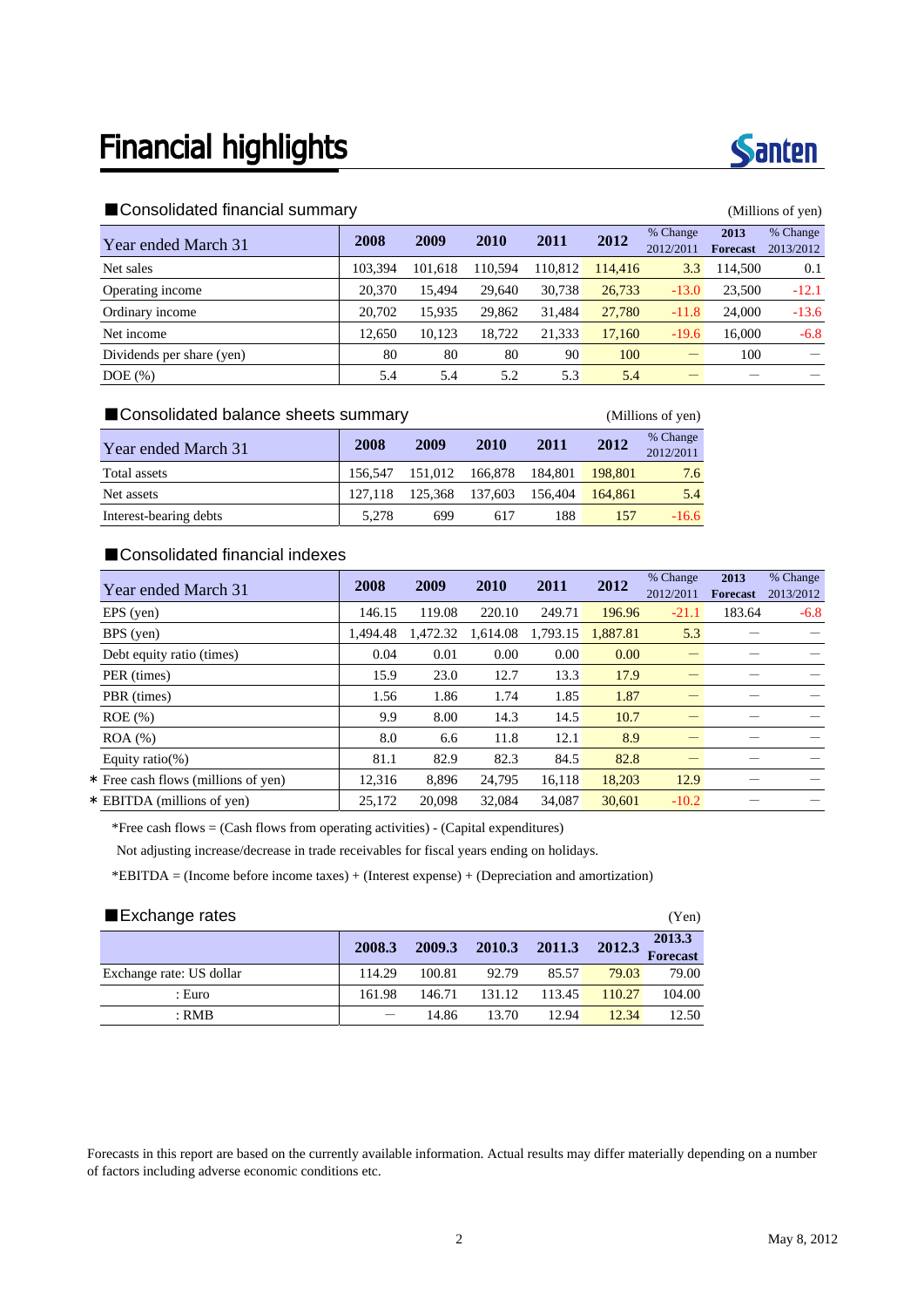# **Financial highlights**



### ■Consolidated Financial summary (Graph)













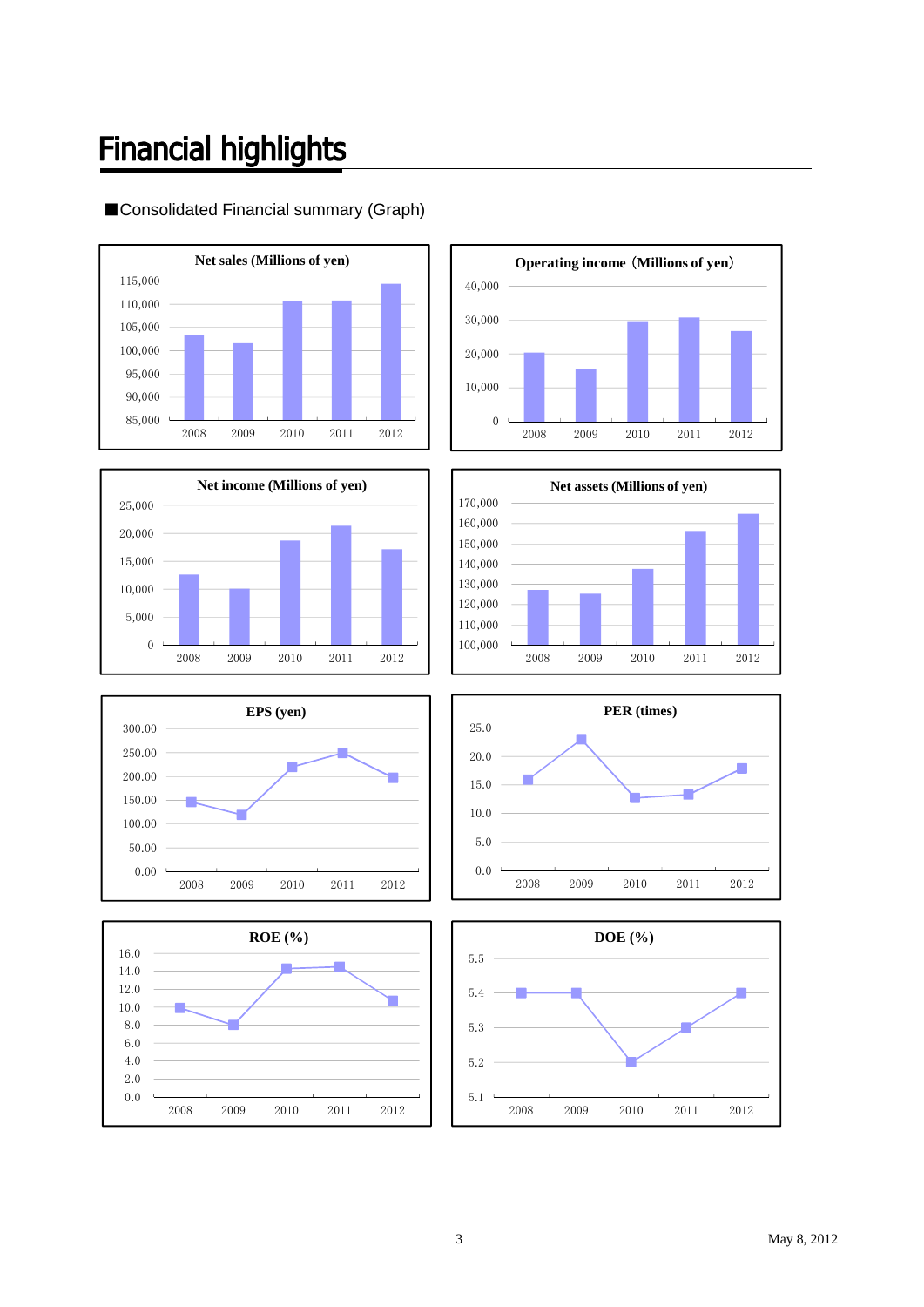# **Consolidated information**



|                                              |         |          |         |          |         | (Millions of yen)     |
|----------------------------------------------|---------|----------|---------|----------|---------|-----------------------|
| Year ended March 31                          | 2008    | 2009     | 2010    | 2011     | 2012    | % Change<br>2012/2011 |
| <b>Net sales</b>                             | 103,394 | 101,618  | 110,594 | 110,812  | 114,416 | 3.3                   |
| Cost of sales                                | 36,513  | 35,947   | 34,710  | 34,436   | 35,385  | 2.8                   |
| (Percentage of net sales)                    | 35.3%   | 35.4%    | 31.4%   | 31.1%    | 30.9%   |                       |
| <b>Gross profit</b>                          | 66,880  | 65,671   | 75,884  | 76,375   | 79,031  | 3.5                   |
| (Percentage of net sales)                    | 64.7%   | 64.6%    | 68.6%   | 68.9%    | 69.1%   |                       |
| Selling, general and administrative expenses | 46,510  | 50,177   | 46,244  | 45,636   | 52,298  | 14.6                  |
| (Percentage of net sales)                    | 45.0%   | 49.4%    | 41.8%   | 41.2%    | 45.7%   |                       |
| R&D expenditures                             | 12,941  | 18,457   | 14,123  | 13,221   | 17,225  | 30.3                  |
| (Percentage of net sales)                    | 12.5%   | 18.2%    | 12.8%   | 11.9%    | 15.1%   |                       |
| <b>Operating income</b>                      | 20,370  | 15,494   | 29,640  | 30,738   | 26,733  | $-13.0$               |
| (Percentage of net sales)                    | 19.7%   | 15.2%    | 26.8%   | 27.7%    | 23.4%   |                       |
| Non-operating income                         | 1,356   | 1,430    | 842     | 1,011    | 1,119   | 10.6                  |
| Non-operating expenses                       | 1,024   | 989      | 620     | 265      | 71      | $-73.1$               |
| <b>Ordinary income</b>                       | 20,702  | 15,935   | 29,862  | 31,484   | 27,780  | $-11.8$               |
| (Percentage of net sales)                    | 20.0%   | 15.7%    | 27.0%   | 28.4%    | 24.3%   |                       |
| Extraordinary gain                           | 237     | 18       | 74      | 15       | 61      | 307.3                 |
| Extraordinary loss                           | 457     | 129      | 1,327   | 425      | 51      | $-87.9$               |
| Income before income taxes                   | 20,482  | 15,823   | 28,610  | 31,074   | 27,791  | $-10.6$               |
| (Percentage of net sales)                    | 19.8%   | 15.6%    | 25.9%   | 28.0%    | 24.3%   |                       |
| Income taxes - current                       | 8,145   | 8,269    | 10,687  | 9,970    | 9,912   | $-0.6$                |
| Income taxes - deferred                      | $-313$  | $-2,568$ | $-800$  | $-229$   | 717     | $-413.2$              |
| Income before minority interests             |         |          |         | 21,333   | 17,160  |                       |
| Net income                                   | 12,650  | 10,123   | 18,722  | 21,333   | 17,160  | $-19.6$               |
| (Percentage of net sales)                    | 12.2%   | 10.0%    | 16.9%   | 19.3%    | 15.0%   |                       |
| Income before minority interests             |         |          |         | 21,333   | 17,160  |                       |
| Other comprehensive income                   |         |          |         | $-1,537$ | $-194$  |                       |
| Comprehensive income                         |         |          |         | 19,796   | 16,966  |                       |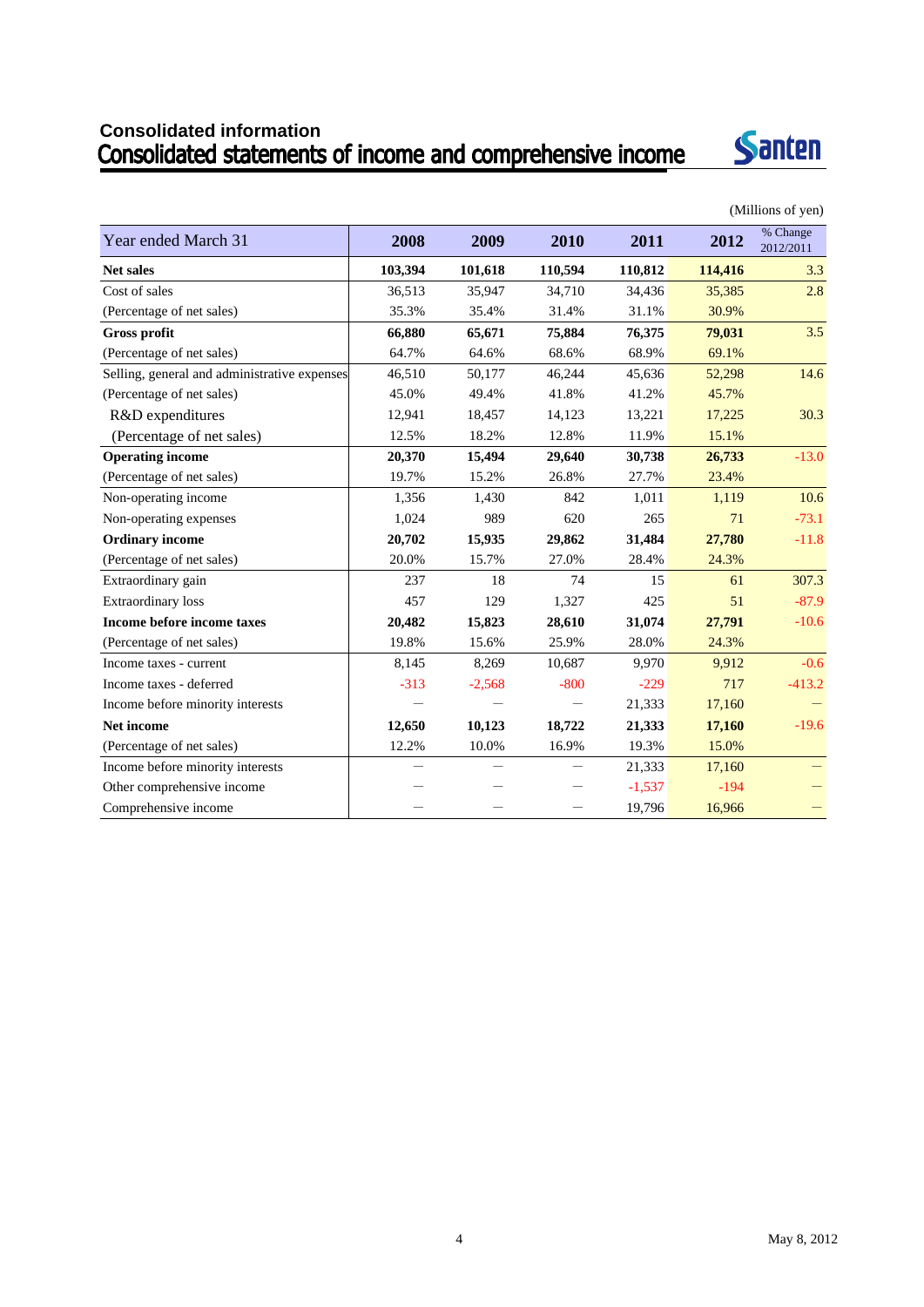## Consolidated statements of income details

| ■ Major Selling, general and administrative expenses |        |        |        |        |        | (Millions of yen)     |
|------------------------------------------------------|--------|--------|--------|--------|--------|-----------------------|
| Year ended March 31                                  | 2008   | 2009   | 2010   | 2011   | 2012   | % Change<br>2012/2011 |
| Personnel expenses                                   | 13.220 | 13,089 | 13.347 | 13,612 | 14,933 | 9.7                   |
| Sales promotion expenses                             | 4,184  | 4.084  | 4.172  | 4.490  | 5,163  | 15.0                  |
| Royalty expenses                                     | 2,211  | 2,116  | 2.497  | 2,545  | 1.952  | $-23.3$               |
| Advertising expenses                                 | 2.671  | 1.878  | 1.637  | 1,500  | 1.221  | $-18.6$               |
| R&D expenditures                                     | 12.941 | 18.457 | 14.123 | 13.221 | 17,225 | 30.3                  |

### ■Major Non-operating income and expenses (Millions of yen)

| Year ended March 31          | 2008 | 2009 | 2010 | 2011 | 2012 | % Change<br>2012/2011 |
|------------------------------|------|------|------|------|------|-----------------------|
| Interest and dividend income | 606  | 548  | 417  | 521  | 528  | 1.3                   |
| Gain on insurance received   |      |      | 128  | 136  | 143  | 4.8                   |
| Interest expense             | 96   | 60   |      | 36   | 22   | $-37.9$               |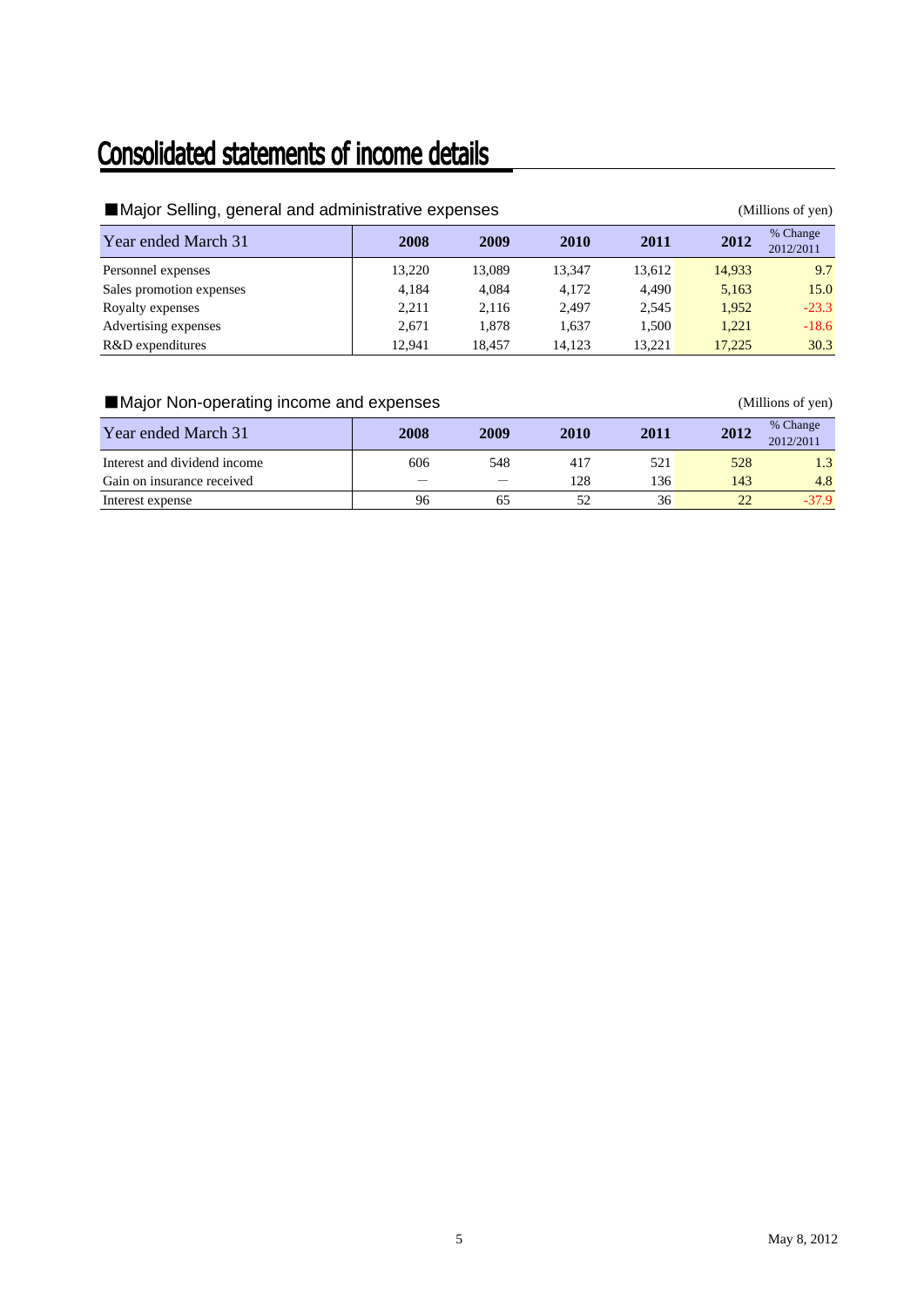### Sales details



#### ■Sales by segment (Millions of yen)

| <b>Year ended March 31</b>         | 2008    | 2009    | <b>2010</b> | 2011    | 2012    | % Change<br>2012/2011 |
|------------------------------------|---------|---------|-------------|---------|---------|-----------------------|
| Pharmaceuticals                    | 102.952 | 100.970 | 109,057     | 108,575 | 111,846 | 3.0                   |
| Prescription pharmaceuticals       | 97,500  | 95.745  | 103,806     | 103,852 | 107,249 | 3.3                   |
| Ophthalmic                         | 85.426  | 84.488  | 86,867      | 90.797  | 93.620  | 3.1                   |
| Anti-rheumatic drugs               | 9.626   | 9.741   | 9.907       | 9,833   | 9,987   | 1.6                   |
| Other prescription pharmaceuticals | 2.447   | 1.515   | 7.030       | 3.221   | 3.641   | 13.0                  |
| OTC pharmaceuticals                | 5,451   | 5,225   | 5,251       | 4.723   | 4,597   | $-2.7$                |
| <b>Others</b>                      | 442     | 648     | 1.537       | 2.236   | 2.570   | 14.9                  |
| Medical devices                    | 414     | 624     | 1.520       | 2,224   | 2,558   | 15.0                  |
| Others                             | 27      | 24      | 16          | 11      | 11      | 2.1                   |
| Total net sales                    | 103.394 | 101.618 | 110.594     | 110.812 | 114,416 | 3.3                   |

| [Domestic]                         |        |        |        |        |        | (Millions of yen)     |
|------------------------------------|--------|--------|--------|--------|--------|-----------------------|
| <b>Year ended March 31</b>         | 2008   | 2009   | 2010   | 2011   | 2012   | % Change<br>2012/2011 |
| Pharmaceuticals                    | 88,138 | 87,972 | 88,605 | 91,047 | 93,449 | 2.6                   |
| Prescription pharmaceuticals       | 82,707 | 82,754 | 83,372 | 86,332 | 88,862 | 2.9                   |
| Ophthalmic                         | 72,319 | 72,357 | 72.666 | 75.585 | 77,753 | 2.9                   |
| Anti-rheumatic drugs               | 9.519  | 9.634  | 9.772  | 9.727  | 9,883  | 1.6                   |
| Other prescription pharmaceuticals | 868    | 762    | 933    | 1,020  | 1,225  | 20.0                  |
| OTC pharmaceuticals                | 5,430  | 5,218  | 5,232  | 4,715  | 4,587  | $-2.7$                |
| Others                             | 428    | 647    | 980    | 1,501  | 1.924  | 28.1                  |
| Medical devices                    | 401    | 622    | 963    | 1.490  | 1.912  | 28.3                  |
| Others                             | 27     | 24     | 16     | 11     | 11     | 2.1                   |
| Total domestic sales               | 88,566 | 88,620 | 89,586 | 92,549 | 95,374 | 3.1                   |
| (Percentage of total net sales)    | 85.7%  | 87.2%  | 81.0%  | 83.5%  | 83.4%  |                       |

#### [Overseas] (Millions of yen) **Year ended March 31 2008 2009 2010 2011 2012** <sup>% Change</sup> 2012/2011 Pharmaceuticals 14,813 12,997 20,451 17,527 18,396 5.0 Prescription pharmaceuticals 14,793 12,990 20,433 17,519 18,386 4.9 Ophthalmic 13,106 12,131 14,201 15,211 15,866 4.3 Anti-rheumatic drugs 107 106 135 106 103 -3.1 Other prescription pharmaceuticals  $1,579$  752 6,096 2,200 2,416 9.8 OTC pharmaceuticals 20 6 18 8 10 24.3 Others 13 1 556 734 645 -12.1 Medical devices 13 1 556 734 645 -12.1 Others ------ Total overseas sales 14,827 12,998 21,008 18,262 19,042 4.3 (Percentage of total net sales) 14.3% 12.8% 19.0% 16.5% 16.6%  $-$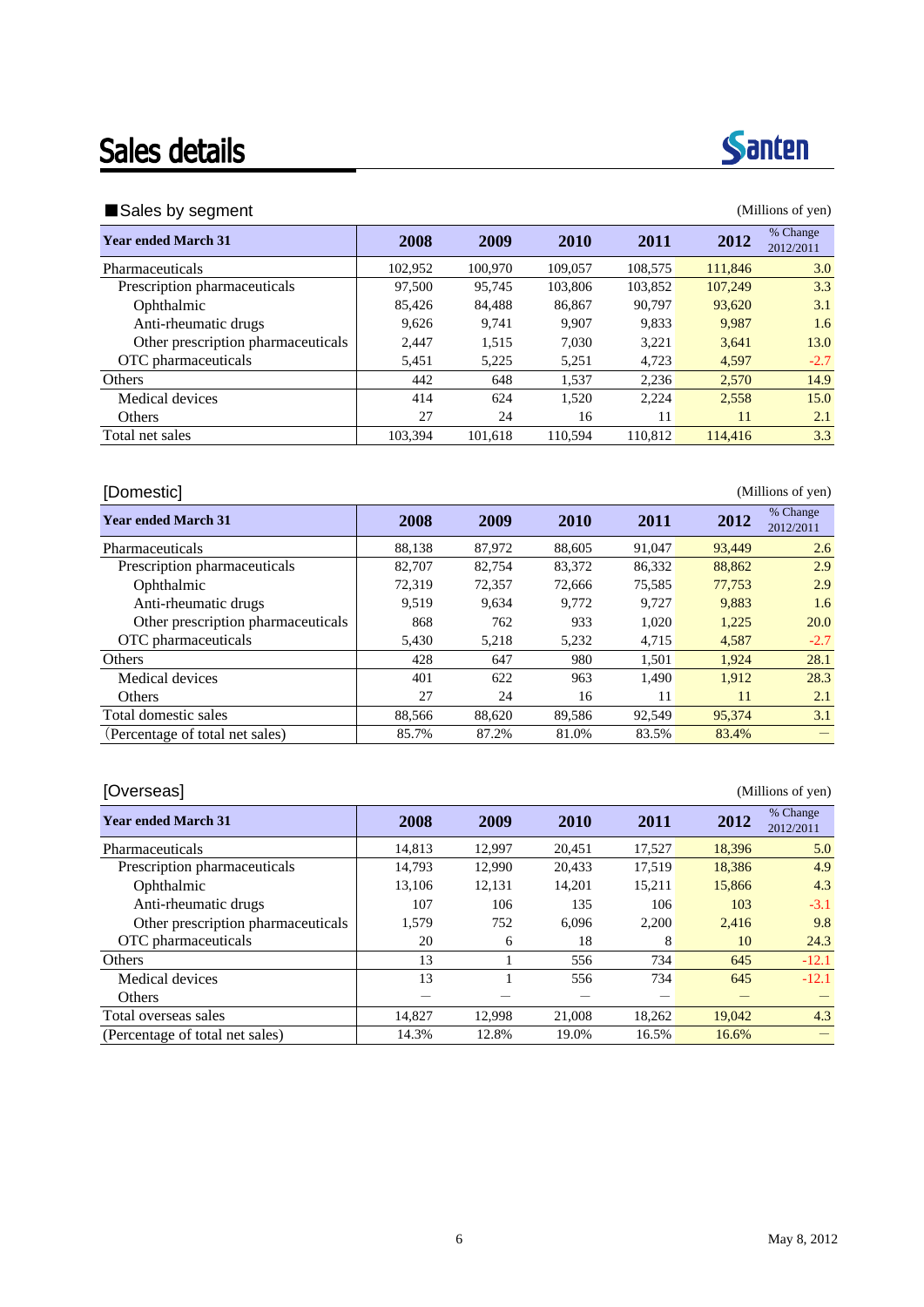## Sales details

| <b>Therapeutic category</b> | <b>Generic name/formulation</b>            | <b>Brand name</b>                                                                                             |       | <b>Region</b> Launched |
|-----------------------------|--------------------------------------------|---------------------------------------------------------------------------------------------------------------|-------|------------------------|
| Bacterial conjunctivitis    | levofloxacin/ophthalmic solution           | Cravit                                                                                                        | Japan | Apr- $00$              |
|                             | ofloxacin/ophthalmic solution              | <b>Tarivid</b>                                                                                                | Japan | Sep-87                 |
|                             | tafluprost/opthalmic solution              | <b>Tapros</b>                                                                                                 | Japan | $Dec-08$               |
|                             | dorzolamide hydrochloride-timolol maleate/ |                                                                                                               |       | $Jun-10$               |
|                             | combination ophthalmic solution            | Cosopt                                                                                                        | Japan |                        |
| Glaucoma                    | timolol maleate/ophthalmic solution        | <b>Timoptol</b>                                                                                               | Japan | $Sep-81$               |
|                             | timotol maleate/                           |                                                                                                               |       | Nov-99                 |
|                             | long-acting ophthalmic solution            | <b>Timoptol XE</b><br>Japan<br><b>Detantol</b><br>Japan<br>Rescula $\mathbb{X}$<br>Japan<br>Livostin<br>Japan |       |                        |
|                             | bunazosin hydrochloride/opthalmic solution |                                                                                                               |       | $Sep-01$               |
|                             | isopropyl unoprostone/opthalmic solution   |                                                                                                               |       | Oct-94                 |
| Allergy                     | levocabastine hydrochloride/               |                                                                                                               |       | $Jan-01$               |
|                             | ophthalmic solution                        |                                                                                                               |       |                        |
| Corneal disease             | sodium hyaluronate/ophthalmic solution     | <b>Hyalein</b>                                                                                                | Japan | $Jun-95$               |
|                             | diquafosol sodium                          | <b>Diquas</b>                                                                                                 | Japan | $Dec-10$               |
| Inflammation                | fluorometholone/ophthalmic solution        | Flumetholon                                                                                                   | Japan | $Oct-75$               |
| Senile cataract             | pirenoxine/ophthalmic solution             | <b>Kary Uni</b>                                                                                               | Japan | Jul-92                 |
| Adjuvant for ophthalmic     | sodium hyaluronate/                        |                                                                                                               |       |                        |
| operations                  | adjuvant for ophthalmic operations         | <b>Opegan Hi</b>                                                                                              | Japan | $Jan-95$               |
|                             | bucillamine/tablet                         | Rimatil                                                                                                       | Japan | $Sep-87$               |
| Rheumatoid arthritis        | salazosulfapyridine/enteric coated tablet  | <b>Azulfidine EN</b>                                                                                          | Japan | Dec-95                 |
|                             | methotrexate/tablet                        | <b>Metolate</b>                                                                                               | Japan | $Jul-04$               |

#### ■Sales of major prescription pharmaceuticals

※Rescula: This product, which was launched in October 1994, has been sold by Santen Pharmaceutical Co., Ltd. since October 2004.

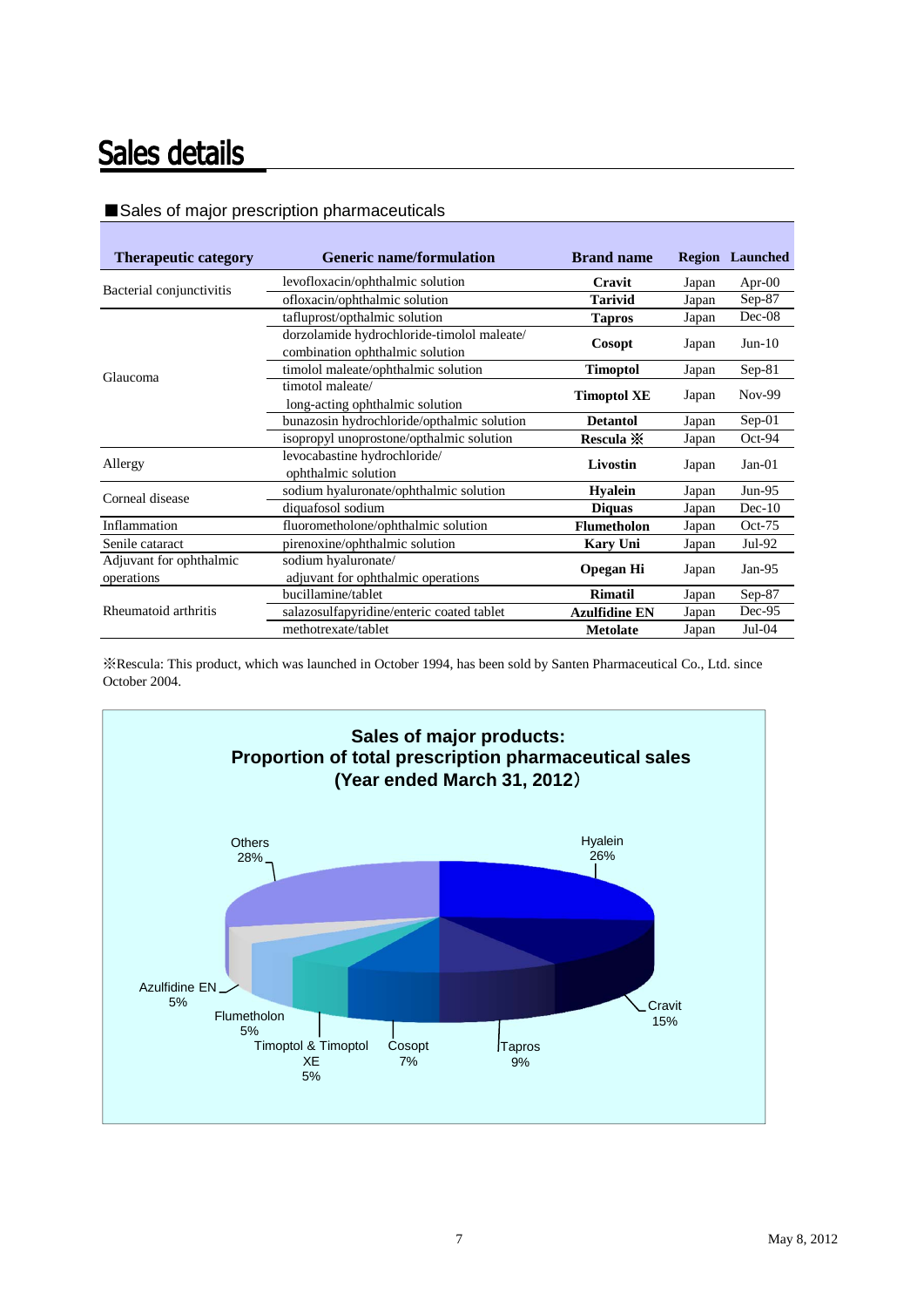

| (Millions of yen)    |                       |                            |                       |        |        |                            |        |        |
|----------------------|-----------------------|----------------------------|-----------------------|--------|--------|----------------------------|--------|--------|
|                      |                       | <b>Year ended March 31</b> |                       |        |        | <b>Year ended March 31</b> |        |        |
| <b>Brand name</b>    | % Change<br>2013/2012 | 2013<br><b>Forecast</b>    | % Change<br>2012/2011 | 2012   | 2011   | 2010                       | 2009   | 2008   |
| Cravit               | $-2.4$                | 12,075                     | $-4.2$                | 12,368 | 12,904 | 12,240                     | 12,443 | 12,864 |
| <b>Tarivid</b>       | $-18.4$               | 1,577                      | $-20.1$               | 1,932  | 2,419  | 2,423                      | 2,488  | 3,139  |
| <b>Tapros</b>        | 9.9                   | 8,076                      | 10.8                  | 7,351  | 6,633  | 4,687                      | 1,058  |        |
| Cosopt               | 38.1                  | 8,661                      | 113.7                 | 6,271  | 2,935  |                            |        |        |
| <b>Timoptol</b>      | $-32.5$               | 1,148                      | $-20.9$               | 1,701  | 2,152  | 2,832                      | 3,213  | 3,574  |
| <b>Timoptol XE</b>   | $-22.8$               | 1,856                      | $-16.9$               | 2,404  | 2,891  | 3,475                      | 3,477  | 3,432  |
| <b>Detantol</b>      | $-9.1$                | 1,789                      | $-4.7$                | 1,968  | 2,064  | 2,168                      | 2,283  | 2,337  |
| <b>Rescula</b>       | $-4.9$                | 2,351                      | $-11.0$               | 2,472  | 2,777  | 3.669                      | 4,386  | 4,880  |
| Livostin             | 1.7                   | 3,404                      | $-11.9$               | 3,346  | 3,800  | 3,229                      | 4,302  | 4,341  |
| <b>Hyalein</b>       | $-8.0$                | 20,443                     | 4.5                   | 22,216 | 21,257 | 21,219                     | 20,030 | 19,521 |
| <b>Diquas</b>        | 86.2                  | 5,299                      | 281.7                 | 2,846  | 745    |                            |        |        |
| Flumetholon          | $-4.1$                | 3,904                      | $-14.3$               | 4,072  | 4,753  | 4,432                      | 4,671  | 4,821  |
| <b>Kary Uni</b>      | 4.3                   | 3,849                      | $-1.0$                | 3,690  | 3,728  | 3,728                      | 3,572  | 3,652  |
| <b>Opegan Hi</b>     | 2.3                   | 3,086                      | $-6.5$                | 3,018  | 3,226  | 3,431                      | 3,236  | 3,204  |
| <b>Rimatil</b>       | $-12.6$               | 3,211                      | $-6.9$                | 3,673  | 3,944  | 4,352                      | 4,539  | 4,767  |
| <b>Azulfidine EN</b> | $-5.2$                | 3,818                      | $-1.9$                | 4,030  | 4,106  | 4,216                      | 4,187  | 4,121  |
| <b>Metolate</b>      | 9.0                   | 1,859                      | 36.4                  | 1,705  | 1,250  | 995                        | 797    | 622    |



Forecasts in this report are based on the currently available information. Actual results may differ materially depending on a number of factors including adverse economic conditions etc.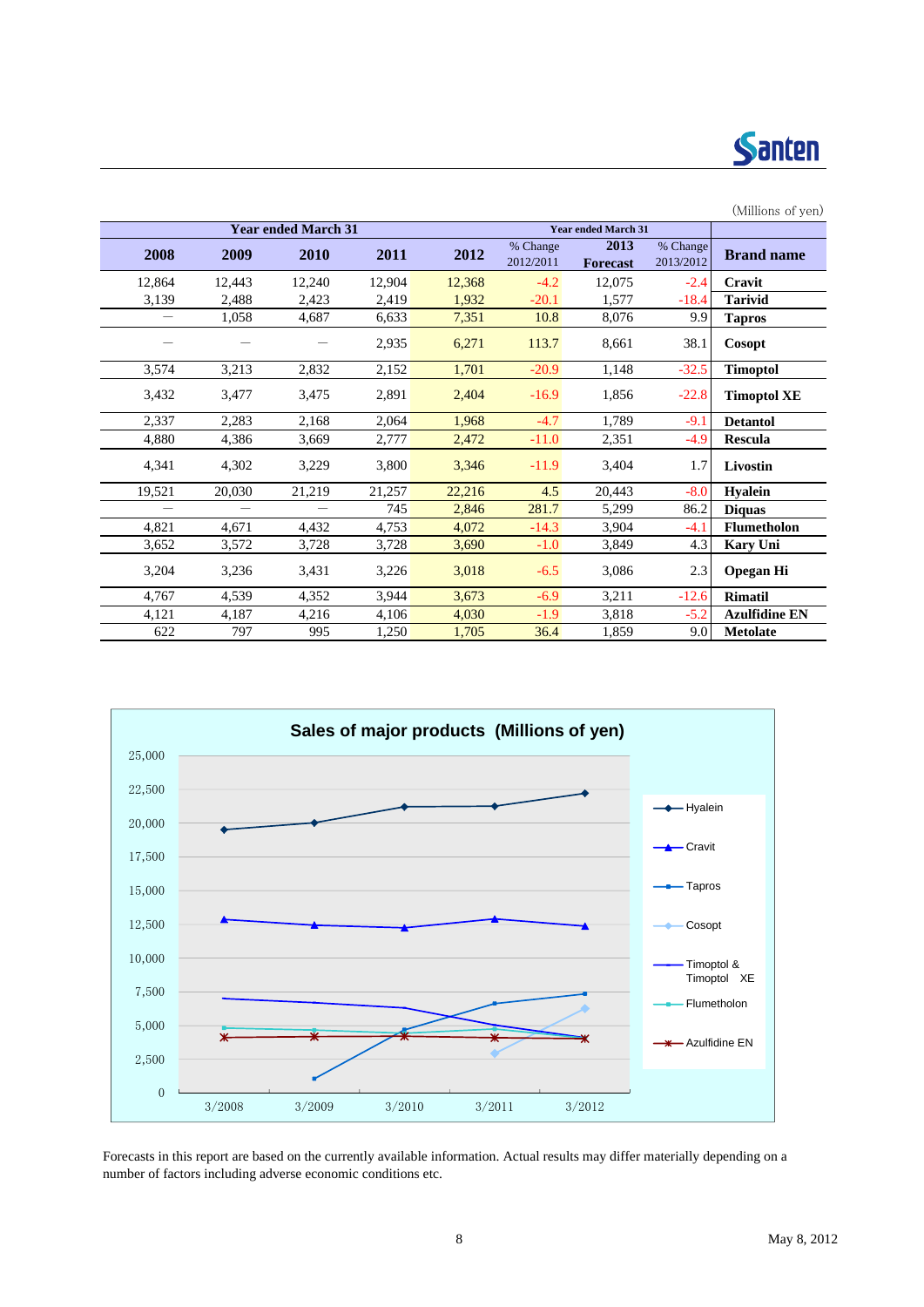# **Consolidated balance sheets**

| <b>Assets</b>                          |               |      |               |      |               |      |               |      | (Millions of yen) |               |
|----------------------------------------|---------------|------|---------------|------|---------------|------|---------------|------|-------------------|---------------|
| <b>Year ended March 31</b>             | 2008          |      | 2009          |      | 2010          |      | 2011          |      | 2012              |               |
|                                        |               | $\%$ |               | $\%$ |               | $\%$ |               | $\%$ |                   | $\frac{0}{0}$ |
| <b>Current assets</b>                  | 102,754       | 65.6 | 101,053       | 66.9 | 118,832       | 71.2 | 137,668       | 74.5 | 140,288           | 70.6          |
| Cash and deposits                      | 35,483        |      | 37,117        |      | 56,677        |      | 65,558        |      | 66,235            |               |
| Notes and accounts<br>receivable-trade | 35,614        |      | 36,011        |      | 35,268        |      | 38,980        |      | 37,923            |               |
| Marketable securities                  | 15,868        |      | 11,396        |      | 8,998         |      | 13,332        |      | 12,739            |               |
| Inventories                            | 11,332        |      | 12,235        |      | 13,623        |      | 14,704        |      | 17,949            |               |
| Deferred tax assets                    | 1,699         |      | 1,941         |      | 2,166         |      | 1,986         |      | 1,921             |               |
| Other current assets                   | 2,757         |      | 2,352         |      | 2,098         |      | 3,106         |      | 3,521             |               |
| Allowance for doubtful<br>receivables  | $-1$          |      | $-1$          |      | $-0$          |      | $-1$          |      | $-1$              |               |
| <b>Fixed assets</b>                    | 53,548        | 34.2 | 49,959        | 33.1 | 48,046        | 28.8 | 47,133        | 25.5 | 58,513            | 29.4          |
| Tangible assets                        | 29,848        | 19.1 | 28,664        | 19.0 | 26,574        | 15.9 | 24,956        | 13.5 | 25,523            | 12.8          |
| Buildings and structures               | 15,160        |      | 15,864        |      | 14,622        |      | 13,450        |      | 12,806            |               |
| Machinery, equipment and<br>vehicles   | 2,656         |      | 2,432         |      | 1,994         |      | 1,632         |      | 1,581             |               |
| Land                                   | 8,558         |      | 8,678         |      | 8,418         |      | 8,216         |      | 8,213             |               |
| Lease assets                           |               |      | 39            |      | 97            |      | 186           |      | 166               |               |
| Construction in progress               | 1,879         |      | 99            |      | 43            |      | 186           |      | 1,365             |               |
| Other tangibles                        | 1,594         |      | 1,550         |      | 1,397         |      | 1,283         |      | 1,390             |               |
| Intangible assets                      | 2,233         | 1.4  | 1,549         | 1.0  | 1.231         | 0.7  | 991           | 0.5  | 12,877            | 6.5           |
| Goodwill                               | 300           |      |               |      |               |      |               |      | 5,801             |               |
| In-process research and<br>development |               |      |               |      |               |      |               |      | 5,941             |               |
| Software                               | 1,602         |      | 1,355         |      | 1,158         |      | 952           |      | 831               |               |
| Other intangibles                      | 330           |      | 193           |      | 72            |      | 39            |      | 301               |               |
| Investments and other assets           | 21,466        | 13.7 | 19,744        | 13.1 | 20,240        | 12.1 | 21,185        | 11.5 | 20,112            | 10.1          |
| Investment securities                  | 16,949        |      | 11,818        |      | 12,239        |      | 12,141        |      | 12,411            |               |
| Deferred tax assets                    | 1,822         |      | 6,409         |      | 6,702         |      | 7,538         |      | 6,500             |               |
| Other assets                           | 2,694         |      | 1,516         |      | 1,299         |      | 1,505         |      | 1,200             |               |
| <b>Deferred assets</b>                 | 244           | 0.2  |               |      |               |      |               |      |                   |               |
| <b>Total assets</b>                    | 156,547 100.0 |      | 151,012 100.0 |      | 166,878 100.0 |      | 184,801 100.0 |      | 198,801 100.0     |               |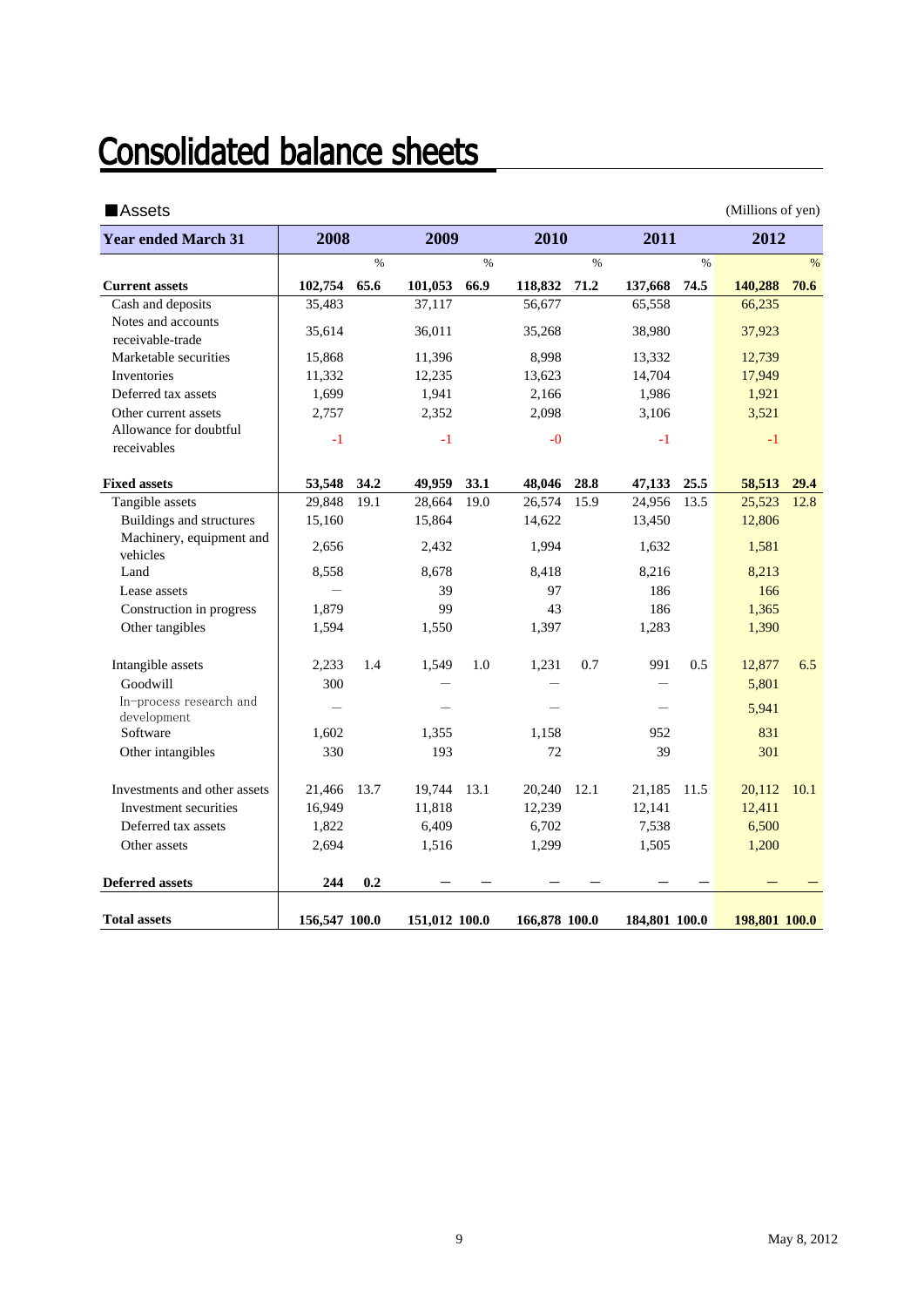

### ■Liabilities and net assets (Millions of yen)

| <b>Year ended March 31</b>                       | 2008              |        | 2009                     |            | 2010          |        | 2011             |             | 2012             |            |
|--------------------------------------------------|-------------------|--------|--------------------------|------------|---------------|--------|------------------|-------------|------------------|------------|
|                                                  |                   | $\%$   |                          | $\%$       |               | $\%$   |                  | $\%$        |                  | $\%$       |
| <b>Current liabilities</b>                       | 26,561 17.0       |        | 22,439 14.9              |            | 25,286 15.2   |        | 24,104 13.0      |             | 27,425 13.8      |            |
| Trade accounts payable                           | 5,633             |        | 6,018                    |            | 5,600         |        | 6,031            |             | 8,074            |            |
| Short-term debt                                  |                   |        | 545                      |            | 543           |        |                  |             |                  |            |
| Current portion of long-<br>term debt            | 5,168             |        | 110                      |            |               |        |                  |             | 5                |            |
| Other payables                                   | 7,690             |        | 7,414                    |            | 7,936         |        | 8,444            |             | 9,009            |            |
| Income taxes payable                             | 4,323             |        | 4,163                    |            | 6,618         |        | 4,631            |             | 5,282            |            |
| Reserve for bonuses                              | 2,612             |        | 2,590                    |            | 2,687         |        | 2,712            |             | 2,943            |            |
| Other reserves                                   | 74                |        | 69                       |            | 81            |        | 87               |             | 81               |            |
| Other current liabilities                        | 1,057             |        | 1,528                    |            | 1,819         |        | 2,198            |             | 2,027            |            |
| <b>Non-current liabilities</b>                   | 2,867             | 1.8    | 3,203                    | 2.1        | 3,988         | 2.4    | 4,292            | 2.3         | 6,514            | 3.3        |
| Long-term debt                                   | 110               |        | $\overline{\phantom{0}}$ |            |               |        |                  |             |                  |            |
| Lease Obligations                                | $\qquad \qquad -$ |        | 43                       |            | 74            |        | 152              |             | 115              |            |
| Deferred tax liabilities                         | 17                |        | 20                       |            | 15            |        | 20               |             | 1,996            |            |
| Retirement and severance<br>benefits             | 1.815             |        | 2,393                    |            | 2,910         |        | 3,266            |             | 3,459            |            |
| Retirement and severance                         |                   |        |                          |            |               |        |                  |             |                  |            |
| benefits for directors and<br>auditors           | 487               |        | 505                      |            | 456           |        | 453              |             | 222              |            |
| Asset retirement obligations                     |                   |        |                          |            |               |        | 160              |             | 161              |            |
| Other liabilities                                | 437               |        | 240                      |            | 531           |        | 238              |             | 559              |            |
| <b>Total liabilities</b>                         | 29,429            | 18.8   | 25,643 17.1              |            | 29,275        | 17.5   | 28,397 15.4      |             | 33,940 17.1      |            |
|                                                  |                   |        |                          |            |               |        |                  |             |                  |            |
| <b>Shareholders' equity</b>                      | 126,398           | 80.7   | 129,808<br>6,457         | 86.0       | 141,866       | 85.0   | 162,159<br>6,614 | 87.7<br>3.6 | 170,770<br>6,694 | 85.9       |
| Common stock                                     | 6,418             | 4.1    |                          | 4.3<br>4.7 | 6,538         | 3.9    |                  | 4.3         |                  | 3.4<br>4.0 |
| Capital surplus                                  | 7,113             | 4.5    | 7,152                    |            | 7,233         | 4.3    | 7,968            |             | 8,049            |            |
| Retained earnings                                | 117,786           | 75.2   | 121,133                  | 80.2       | 133,053       | 79.7   | 147,578          | 79.9        | 156,030          | 78.5       |
| Treasury stock, at cost                          | $-4,920$          | $-3.1$ | $-4,934$                 | $-3.3$     | $-4,958$      | $-3.0$ | $-1$             | $-0.0$      | $-4$             | $-0.0$     |
| <b>Accumulated other</b><br>comprehensive income | 600               | 0.4    | $-4,628$                 | $-3.1$     | $-4,524$      | $-2.7$ | $-6,061$         | $-3.3$      | $-6,255$         | $-3.1$     |
| Unrealized gains on                              |                   |        |                          |            |               |        |                  |             |                  |            |
| securities, net of taxes                         | 2,273             | 1.5    | $-246$                   | $-0.2$     | 136           | 0.1    | $-443$           | $-0.2$      | 51               | 0.0        |
| Foreign currency<br>translation adjustments      | $-1,673$          | $-1.1$ | $-4,381$                 | $-2.9$     | $-4,660$      | $-2.8$ | $-5,618$         | $-3.0$      | $-6,306$         | $-3.2$     |
| <b>Stock subscription rights</b>                 | 119               | 0.1    | 188                      | 0.1        | 260           | 0.2    | 305              | 0.2         | 347              | 0.2        |
| <b>Total net assets</b>                          | 127,118 81.2      |        | 125,368                  | 82.9       | 137,603 82.5  |        | 156,404 84.6     |             | 164,861          | 82.9       |
| <b>Total liabilities and</b>                     |                   |        |                          |            |               |        |                  |             |                  |            |
| net assets                                       | 156,547 100.0     |        | 151,012 100.0            |            | 166,878 100.0 |        | 184,801 100.0    |             | 198,801 100.0    |            |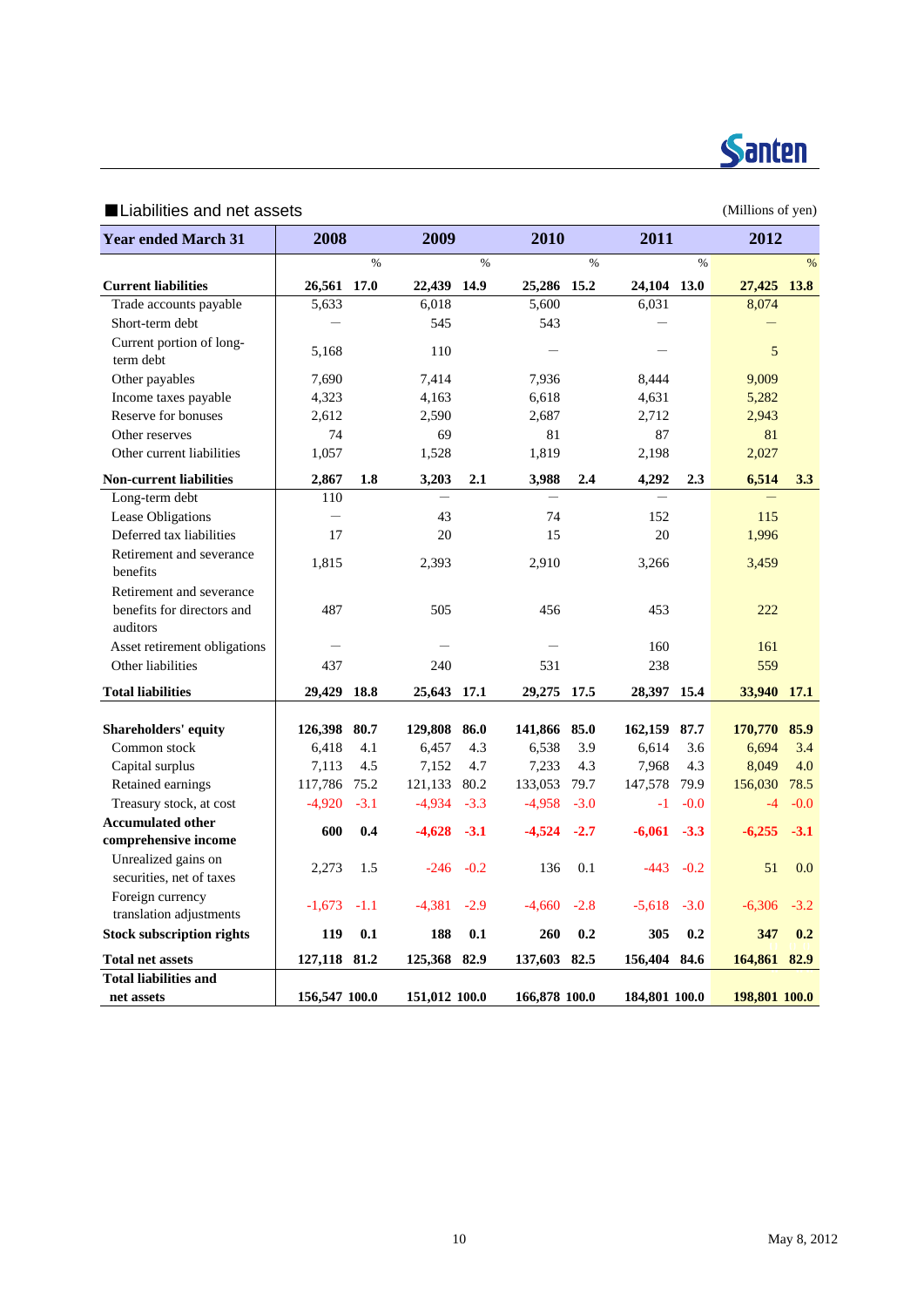# **Consolidated statements of cash flows**

|                                                          |                          |                          |                  |                          | (Millions of yen) |
|----------------------------------------------------------|--------------------------|--------------------------|------------------|--------------------------|-------------------|
| <b>Year ended March 31</b>                               | 2008                     | 2009                     | 2010             | 2011                     | 2012              |
| I. Cash flows from operating activities:                 |                          |                          |                  |                          |                   |
| Income before income taxes                               | 20.482                   | 15.823                   | 28,610           | 31.074                   | 27.791            |
| Depreciation and amortization                            | 4,593                    | 4,209                    | 3,421            | 2,976                    | 2.949             |
| Loss on impairment of fixed assets                       | 316                      |                          | 397              |                          | 19                |
| Increase/decrease in retirement and severance benefits   | 411                      | 553                      | 517              | 359                      | 178               |
| Interest and dividend income                             | $-606$                   | $-548$                   | $-417$           | $-521$                   | $-528$            |
| Interest expense                                         | 96                       | 65                       | 52               | 36                       | 22                |
| Equity in losses of affiliates                           | $\overline{\phantom{0}}$ | 679                      | 564              | $\overline{\phantom{0}}$ |                   |
| Increase/decrease in trade receivables                   | $-586$                   | $-916$                   | 698              | $-3,892$                 | 1,037             |
| Increase/decrease in inventories                         | $-1,005$                 | $-1,334$                 | $-1,438$         | $-1,299$                 | $-3,294$          |
| Increase/decrease in trade accounts payable              | $-430$                   | 509                      | $-248$           | 521                      | 2,033             |
| Other, net                                               | $-561$                   | 759                      | 1,872            | $-11$                    | 9                 |
| Subtotal                                                 | 22,710                   | 19,801                   | 34,030           | 29,243                   | 30,219            |
| Interest and dividend income received                    | 610                      | 550                      | 418              | 513                      | 549               |
| Interest expense paid                                    | $-94$                    | $-71$                    | $-46$            | $-36$                    | $-16$             |
| Income taxes paid                                        | $-7,758$                 | $-8,431$                 | $-8,291$         | $-11,951$                | $-9,268$          |
| Net cash provided by operating activities                | 15,468                   | 11,849                   | 26,110           | 17,769                   | 21,483            |
|                                                          |                          |                          |                  |                          |                   |
| II. Cash flows from investing activities:                |                          |                          |                  |                          |                   |
| Increase in fixed deposits                               | $-1,518$                 | $-4.420$                 | $-2,236$         | $-4,384$                 | $-165$            |
| Decrease in fixed deposits                               | 2,160                    | 3,358                    | 1,937            | 3,519                    | 2,781             |
| Payments for acquisition of marketable securities        | $\overline{\phantom{0}}$ | $\qquad \qquad -$        | $-3,599$         | $-1,488$                 | $-1,617$          |
| Proceeds from sale of marketable securities              | 1,000                    | $\overline{\phantom{0}}$ | 5,098            | 403                      | 4,850             |
| Payments for acquisition of fixed assets                 | $-3,151$                 | $-2,953$                 | $-1,314$         | $-1,650$                 | $-3,280$          |
| Proceeds from sale of fixed assets                       | 5                        | $\overline{c}$           | $\overline{c}$   | 188                      | 6                 |
| Purchase of investment securities                        | $-3,266$                 | $-2.080$                 | $-1.027$         | $-4,296$                 | $-2,420$          |
| Proceeds from sale of investment securities              | 2,660                    | 462                      | 309              | 20                       | 377               |
| Payment for acquisition of shares of subsidiaries due to |                          |                          |                  | $\qquad \qquad -$        | $-10,804$         |
| change in consolidation                                  |                          |                          |                  |                          |                   |
| Payments for loans                                       |                          | $-300$                   | -49              | $-0$                     | -6                |
| Proceeds from loans                                      |                          | 311                      | 49               |                          | $\overline{7}$    |
| Other, net                                               | 27                       | $\Omega$                 | 1                | 13                       | -1                |
| Net cash(used in) provided by investing activities       | $-2,083$                 | $-5.619$                 | $-829$           | $-7,676$                 | $-10,272$         |
| III. Cash flows from financing activities:               |                          |                          |                  |                          |                   |
| Proceeds from short-term debt                            |                          | 545                      | 548              | 258                      |                   |
| Repayment of short-term debt                             |                          |                          | $-520$           | $-776$                   |                   |
| Repayment of long-term debt                              | $-168$                   | $-5,168$                 | $-110$           | $\qquad \qquad -$        |                   |
| Purchase of treasury stock                               | $-4,815$                 | $-15$                    | $-24$            | $-25$                    | $-2$              |
| Proceeds from disposal of treasury stock                 | $\mathbf{0}$             | 1                        | $\boldsymbol{0}$ | 5,641                    | $\mathbf{0}$      |
| Dividends paid                                           | $-6,505$                 | $-6,798$                 | $-6,803$         | $-6,808$                 | $-8,705$          |
| Other, net                                               | 72                       | 61                       | 156              | 139                      | 148               |
| Net cash provided by financing activities                | $-11,415$                | $-11,373$                | $-6,753$         | $-1,570$                 | $-8,559$          |
| <b>IV</b> . Effect of exchange rate changes on cash      |                          |                          |                  |                          |                   |
| and cash equivalents                                     | $-140$                   | $-569$                   | $-135$           | $-388$                   | $-98$             |
| V. Net increase/decrease in cash and cash equivalents    | 1,828                    | $-5,713$                 | 18,392           | 8,133                    | 2,553             |
| VI. Cash and cash equivalents at beginning of year       | 49,841                   | 51,669                   | 45,956           | 64,348                   | 72,482            |
| <b>VII.</b> Cash and cash equivalents at end of year     | 51,669                   | 45,956                   | 64,348           | 72,482                   | 75,035            |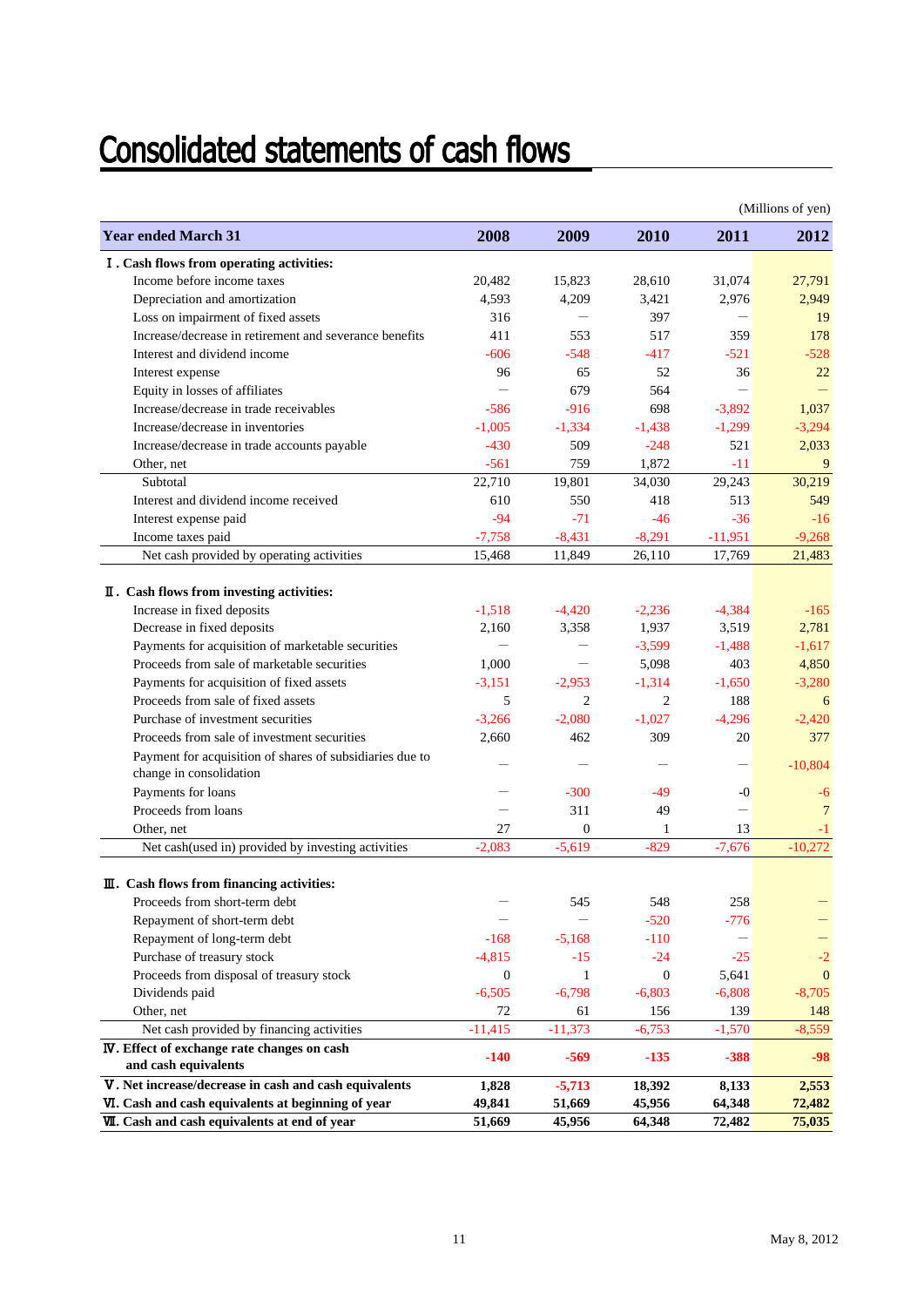# Other consolidated information



| R&D expenditures           |        |        |        |        |        | (Millions of yen)       |
|----------------------------|--------|--------|--------|--------|--------|-------------------------|
| <b>Year ended March 31</b> | 2008   | 2009   | 2010   | 2011   | 2012   | 2013<br><b>Forecast</b> |
| Consolidated               | 12.941 | 18.457 | 14.123 | 13.221 | 17.225 | 17,500                  |
| Percentage of net sales    | 12.5%  | 18.2%  | 12.8%  | 11.9%  | 15.1%  | 15.3%                   |

| ■Capital expenditures      |       |       |      |       |       | (Millions of yen) |
|----------------------------|-------|-------|------|-------|-------|-------------------|
| <b>Year ended March 31</b> | 2008  | 2009  | 2010 | 2011  | 2012  | 2013<br>Forecast  |
| Consolidated               | 2.758 | 2.744 | .228 | 1.709 | 3.492 | 6.430             |

**Note:** Includes investment in facilities spent on a lease contract basis.

|                                                 |          | Depreciation and amortization<br>(Millions of yen) |       |       |       |                         |  |  |  |  |  |  |
|-------------------------------------------------|----------|----------------------------------------------------|-------|-------|-------|-------------------------|--|--|--|--|--|--|
| <b>Year ended March 31</b>                      | 2008     | 2009                                               | 2010  | 2011  | 2012  | 2013<br><b>Forecast</b> |  |  |  |  |  |  |
| Manufacturing cost                              | 1,635    | 1,822                                              | 1.701 | 1,532 | 1,400 | 1,290                   |  |  |  |  |  |  |
| Selling, general and<br>administrative expenses | 626      | 622                                                | 556   | 512   | 553   | 640                     |  |  |  |  |  |  |
| R&D expenses                                    | 1.091    | 946                                                | 945   | 762   | 764   | 910                     |  |  |  |  |  |  |
| Others                                          | $\Omega$ |                                                    |       |       |       |                         |  |  |  |  |  |  |
| Consolidated                                    | 3,353    | 3.391                                              | 3.202 | 2.808 | 2,717 | 2,840                   |  |  |  |  |  |  |

| ■Lease expenses            |       |      |      |      |      | (Millions of yen) |
|----------------------------|-------|------|------|------|------|-------------------|
| <b>Year ended March 31</b> | 2008  | 2009 | 2010 | 2011 | 2012 | 2013<br>Forecast  |
| Consolidated               | 1.042 | 931  | 527  | 156  | 23   | 20                |
| Manufacturing cost         | 925   | 821  | 437  | 94   |      |                   |

#### ■Number of employees

| <b>Year ended March 31</b>           | 2008  | 2009  | 2010  | 2011  | 2012  |
|--------------------------------------|-------|-------|-------|-------|-------|
| Consolidated                         | 2,483 | 2,690 | 2.756 | 2,867 | 3,053 |
| Sales division                       | 907   | 1.007 | 1.048 | 1,108 | 1,268 |
| Production division                  | 798   | 828   | 838   | 847   | 860   |
| R&D division                         | 519   | 541   | 557   | 574   | 624   |
| Corporate or back-office<br>division | 259   | 314   | 313   | 338   | 301   |

Forecasts in this report are based on the currently available information. Actual results may differ materially depending on a number of factors including adverse economic conditions etc.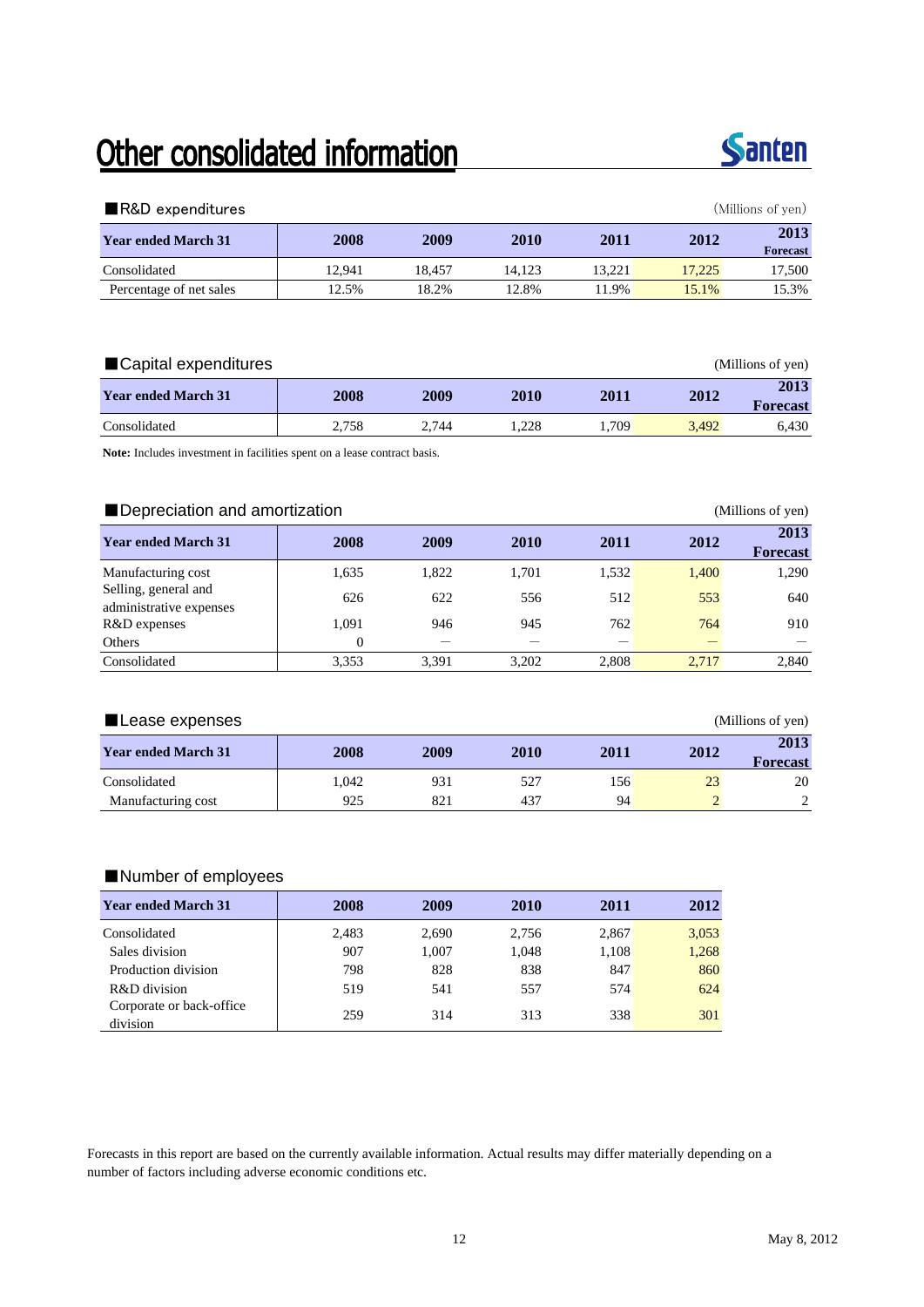# Reference information<br>**Research & development**

#### ■Pipeline of prescription pharmaceuticals (Clinical Stage)

| Generic name | Dev. code | <b>Indication</b>                                                                                                                                            | Original/Licensor | Region                       | P <sub>1</sub> | P <sub>2</sub> | P <sub>3</sub> |          | NDA Filed Approved Launched |          |
|--------------|-----------|--------------------------------------------------------------------------------------------------------------------------------------------------------------|-------------------|------------------------------|----------------|----------------|----------------|----------|-----------------------------|----------|
|              |           |                                                                                                                                                              |                   | Japan                        |                |                |                |          |                             | Dec-08   |
|              |           | Glaucoma/                                                                                                                                                    | Co-development    | Europe                       |                |                |                |          |                             | Jun-08   |
| Tafluprost   | DE-085    | Ocular hypertension                                                                                                                                          | with Asahi Glass  | U.S.                         |                | (Licensed Out) |                |          |                             | $Mar-12$ |
|              |           |                                                                                                                                                              |                   | Latin America (Licensed Out) |                |                |                |          |                             | Aug-10   |
|              |           |                                                                                                                                                              |                   | China                        |                |                |                | $Jan-12$ |                             |          |
|              |           | Prostaglandin $F_{2a}$ derivative for the treatment of glaucoma and ocular hypertension. Launched in Japan in December, 2008. In Europe, it is marketed in   |                   |                              |                |                |                |          |                             |          |
|              |           | Germany, Denmark, etc. In the U.S., development rights were granted to Merck & Co., Inc. (U.S.) in April, 2009. In Asia, it is marketed in Hong Kong, Korea, |                   |                              |                |                |                |          |                             |          |
|              |           | Indonesia, Singapore. NDA filed in China. In US, NDA approval obtained in February, 2012 and launched in March, 2012 by Merck and Co., Inc.                  |                   |                              |                |                |                |          |                             |          |
|              |           |                                                                                                                                                              |                   |                              |                |                |                |          |                             |          |
|              |           |                                                                                                                                                              |                   |                              |                |                |                |          |                             |          |

| Generic name      | Dev. code | Indication | Original/Licensor | Region | D <sub>1</sub> | P <sub>2</sub> | D <sub>3</sub> |      | NDA Filed Approved Launched |               |
|-------------------|-----------|------------|-------------------|--------|----------------|----------------|----------------|------|-----------------------------|---------------|
| Diguafosol sodium | DE-089    | Dry eye    | Inspire (Merck)   | Japan  |                |                |                |      |                             | <b>Dec-10</b> |
|                   |           |            |                   | Asia   |                |                | <b>Dec-11</b>  |      |                             |               |
|                   | .         |            |                   |        |                |                |                | $ -$ | $\cdots$                    |               |

A dry eye treatment drug which stimulates secretion of mucin and aqueous components from the corneal epithelium. Its mechanism of action is different from other existing treatments. Launched in Japan in December, 2010. Marketing approval was obtained in Korea, and NDA is under preparation in China.

| Lomerizine HCl<br>DE-090<br>MSD<br>Glaucoma<br>Japan | Generic name | Dev. code | Indication | Original/Licensor | Region | D <sub>1</sub> | פם | D <sub>3</sub> |  | NDA Filed Approved Launched |
|------------------------------------------------------|--------------|-----------|------------|-------------------|--------|----------------|----|----------------|--|-----------------------------|
|                                                      |              |           |            |                   |        |                |    |                |  |                             |

A new type of glaucoma treatment which inhibits the progression of visual field defects. It is the only calcium antagonist being development as an oral glaucoma treatment. Compared to NMDA receptor antagonists, systemic adverse drug reactions are mild and has excellent safety profile.

| Generic name  | Dev. code | Indication                                                                       | Original/Licensor | Region | P <sub>1</sub> | P <sub>2</sub> | P3 |  | NDA Filed Approved Launched |
|---------------|-----------|----------------------------------------------------------------------------------|-------------------|--------|----------------|----------------|----|--|-----------------------------|
| Rivoglitazone | DE-101    | Corneal and conjunctival<br>epithelial disorder associated<br>with dry eye, etc. | Daiichi Sankvo    | U.S.   |                |                |    |  |                             |
|               |           |                                                                                  |                   |        |                |                |    |  |                             |

Based on its anti-inflammatory properties, quantitative and qualitative tear film improvement effect is expected.

| Generic name  | Dev. code | Indication                                       | Original/Licensor                | Region |             | <b>D</b> <sub>2</sub> | <b>D</b> <sub>3</sub> | NDA Filed Approved Launched |  |
|---------------|-----------|--------------------------------------------------|----------------------------------|--------|-------------|-----------------------|-----------------------|-----------------------------|--|
| Betamethasone | DE-102    | Macular edema secondary to<br>diabetes and BRVO* | Co-development with I<br>Oakwood | Japan  | (Phase 2/3) |                       |                       |                             |  |
|               |           |                                                  |                                  |        |             |                       |                       |                             |  |

A steroid microsphere product with a new drug delivery concept. Stable and sustained efficacy is expected by injection around the affected area. Collaborating with Oakwood Laboratories (U.S.) for manufacturing technology development on commercial scale. \*BRVO: Branch retinal vein occlusion.

| Generic name        | Dev. code | Indication         | Original/Licensor | Region         | D <sub>1</sub> | מח | D <sub>2</sub> | NDA Filed Approved Launched |  |
|---------------------|-----------|--------------------|-------------------|----------------|----------------|----|----------------|-----------------------------|--|
|                     | DE-105    | Persistent corneal |                   | $\sim$<br>U.S. |                |    |                |                             |  |
| <b>Undetermined</b> |           | epithelial defects | Original          | Japan          |                |    |                |                             |  |
|                     |           |                    |                   |                |                |    |                |                             |  |

Expected to accelerate corneal epithelial migration and demonstrate high safety profile in treatment-resistant, persistent corneal epithelial defects.

| Generic name               | Dev. code | Indication               | Original/Licensor   Region |       | P <sub>1</sub> | P <sub>2</sub> | P <sub>3</sub> | NDA Filed Approved Launched |  |
|----------------------------|-----------|--------------------------|----------------------------|-------|----------------|----------------|----------------|-----------------------------|--|
| Levofloxacin (1.5%) DE-108 |           | Bacterial conjunctivitis | Daiichi-Sankyo             | Japan |                |                |                | <b>Jun-11</b>               |  |
|                            |           |                          |                            | Korea |                |                |                | Oct-11                      |  |
|                            |           |                          |                            |       |                |                |                |                             |  |

A high-concentration fluoroquinolone antibacterial agent. Launched in Japan in June 2011. NDA has been filed in Korea.

| Generic name                                                                                                                                                                                                                      | Dev. code                | Indication | Original/Licensor | Region | P <sub>1</sub> | D <sub>2</sub> | P <sub>3</sub> | NDA Filed Approved Launched |  |
|-----------------------------------------------------------------------------------------------------------------------------------------------------------------------------------------------------------------------------------|--------------------------|------------|-------------------|--------|----------------|----------------|----------------|-----------------------------|--|
| <b>Sirolimus</b>                                                                                                                                                                                                                  | DE-109<br><b>Jveitis</b> |            |                   | U.S.   |                |                |                |                             |  |
|                                                                                                                                                                                                                                   |                          |            | Original          | Japan  |                |                |                |                             |  |
| $\mathbf{r}$ . The contract of the contract of the contract of the contract of the contract of the contract of the contract of the contract of the contract of the contract of the contract of the contract of the contract of th |                          |            |                   |        |                |                |                |                             |  |

Intravitreal injection with immunosuppressive effect, anti-angiogenic effect, etc. Phase 3 study is ongoing in US and Japan.

| Generic name                                                                                                                                         | Dev. code | Indication                                                                       | Original/Licensor | Region | P <sub>1</sub> | P <sub>2</sub> | P3 |  | NDA Filed Approved Launched |
|------------------------------------------------------------------------------------------------------------------------------------------------------|-----------|----------------------------------------------------------------------------------|-------------------|--------|----------------|----------------|----|--|-----------------------------|
| (Undetermined)                                                                                                                                       | DE-110    | Corneal and conjunctival<br>epithelial disorder associated<br>with dry eye, etc. | Original          | U.S.   |                |                |    |  |                             |
| A selective glucocorticoid receptor agonist (SEGRA) for the treatment of corneal and conjunctival epithelial disorders associated with dry eye, etc. |           |                                                                                  |                   |        |                |                |    |  |                             |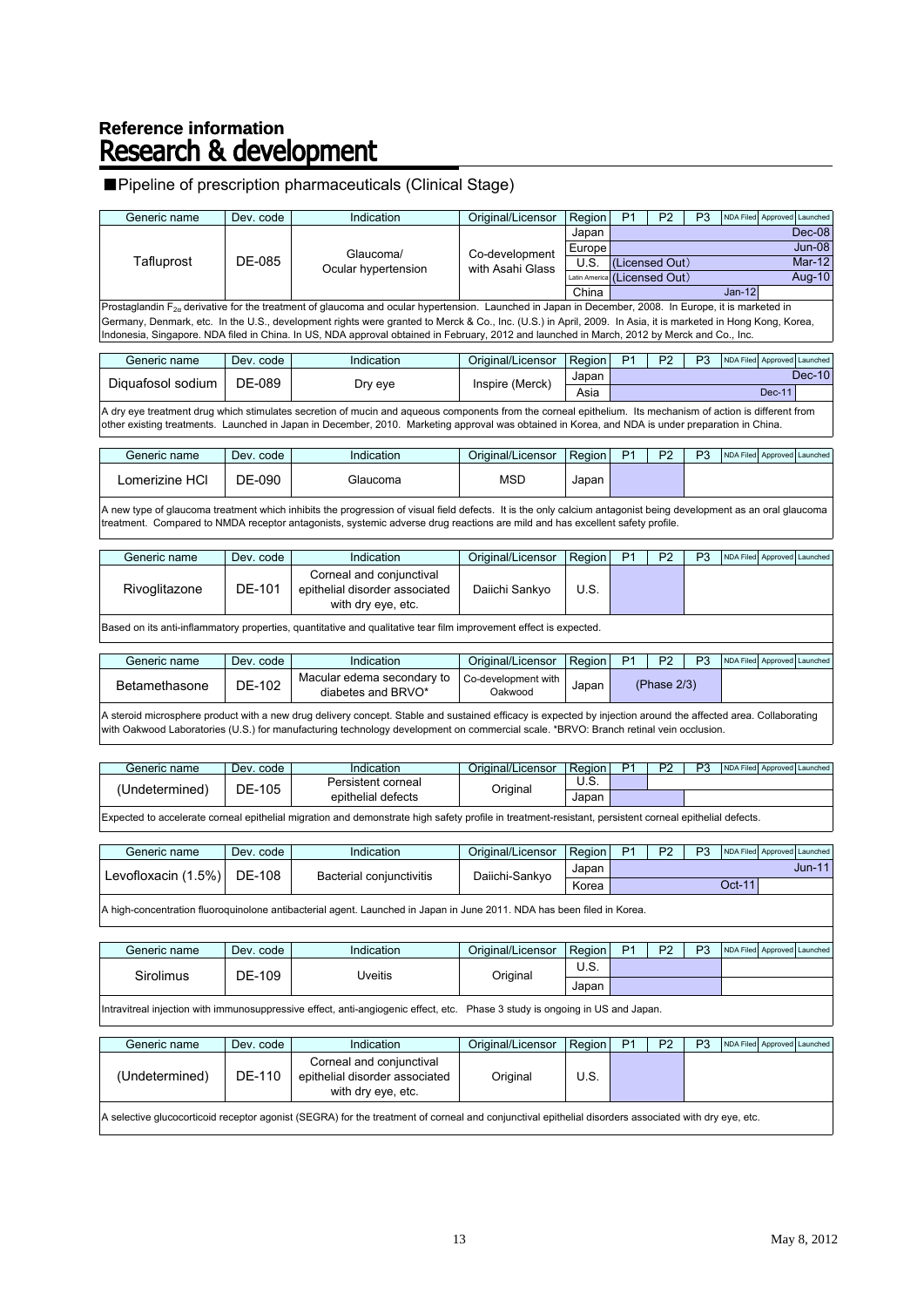

|                 |                                    | Pipeline of prescription pharmaceuticals (Clinical Stage)                                                                                  |                                    |        |                |                |                |                  |                             |  |
|-----------------|------------------------------------|--------------------------------------------------------------------------------------------------------------------------------------------|------------------------------------|--------|----------------|----------------|----------------|------------------|-----------------------------|--|
| Generic name    | Dev. code                          | Indication                                                                                                                                 | Original/Licensor                  | Region | P <sub>1</sub> | P <sub>2</sub> | P <sub>3</sub> |                  | NDA Filed Approved Launched |  |
| Tafluprost/     | DE-111                             | Glaucoma/                                                                                                                                  | Co-development with<br>Asahi Glass | Japan  |                |                |                |                  |                             |  |
| timolol maleate |                                    | Ocular hypertension                                                                                                                        | Co-development                     | Europe |                |                |                |                  |                             |  |
|                 |                                    | A combination drug of a prostaglandin Pza derivative and a beta-adrenergic receptor blocker.                                               |                                    |        |                |                |                |                  |                             |  |
| Generic name    | Dev. code                          | Indication                                                                                                                                 | Original/Licensor                  | Region | P <sub>1</sub> | P <sub>2</sub> | P <sub>3</sub> | <b>NDA Filed</b> | Approved Launched           |  |
| Epinastine HCI  | DE-114                             | Allergic conjunctivitis                                                                                                                    | Nippon Boehringer<br>Ingelheim     | Japan  |                |                |                |                  |                             |  |
|                 |                                    | An H1 receptor antagonist with membrane-stabilizing function, as treatment for allergic conjunctivitis.                                    |                                    |        |                |                |                |                  |                             |  |
| Generic name    | Dev. code                          | Indication                                                                                                                                 | Original/Licensor                  | Region | P <sub>1</sub> | P <sub>2</sub> | P <sub>3</sub> |                  | NDA Filed Approved Launched |  |
| Tafluprost      | <b>DE-118</b>                      | Glaucoma/<br>Ocular hypertension                                                                                                           | Co-development with<br>Asahi Glass | Japan  |                |                |                | Feb-2012         |                             |  |
|                 |                                    | Prostaglandin F2a derivative for the treatment of glaucoma and ocular hypertension. Preservative-free, unit-dose, single-use type product. |                                    |        |                |                |                |                  |                             |  |
|                 |                                    |                                                                                                                                            |                                    |        |                |                |                |                  |                             |  |
| Generic name    | Dev. code                          | Indication                                                                                                                                 | Original/Licensor                  | Region | P <sub>1</sub> | P <sub>2</sub> | P <sub>3</sub> |                  | NDA Filed Approved Launched |  |
| (Undetermined)  | DE-098<br>(Anti-APO-1<br>antibody) | Rheumatoid arthritis                                                                                                                       | Janssen Biotech                    | Japan  |                |                |                |                  |                             |  |

### ■Novagali's pipeline of prescription pharmaceuticals (Clinical Stage)

Joint injection inducing apoptosis in diseased joints of rheumatoid arthritis patients.

| Generic name              | Dev. name | Indication                                                                                                                                                                          | Original/Licensor | Region | P <sub>1</sub> | P <sub>2</sub> | P <sub>3</sub> |  | NDA Filed Approved Launched |  |  |
|---------------------------|-----------|-------------------------------------------------------------------------------------------------------------------------------------------------------------------------------------|-------------------|--------|----------------|----------------|----------------|--|-----------------------------|--|--|
|                           |           | Severe dry eye                                                                                                                                                                      | Original          | Europe |                |                |                |  |                             |  |  |
| Ciclosporin               | Cyclokat  |                                                                                                                                                                                     |                   | U.S.   |                |                |                |  |                             |  |  |
|                           |           | Topical ophthalmic emulsion which improves symptoms and signs of severe dry eye by immunosuppressive effect. Cationic<br>emulsion technology has enhanced ocular tissue absorption. |                   |        |                |                |                |  |                             |  |  |
|                           |           | Original<br>Vernal Keratoconjunctivitis<br>Europe                                                                                                                                   |                   |        |                |                |                |  |                             |  |  |
| Ciclosporin               | Vekacia   | Topical ophthalmic emulsion which improves vernal keratoconjunctivitis symptoms by immunosuppressive effect. Cationic<br>emulsion technology has enhaned ocular tissue absorption.  |                   |        |                |                |                |  |                             |  |  |
| Catioprost<br>Latanoprost |           | Glaucoma/<br>Ocular hypertension                                                                                                                                                    | Original          | Europe |                |                |                |  |                             |  |  |
|                           |           | Topical ophthalmic emulsion of a prostaglandin $\mathbb B$ a derivative, for the treatment of glaucoma and ocular hypertension.                                                     |                   |        |                |                |                |  |                             |  |  |
| Dexamethasone             | Cortiject | Diabetic macular edema                                                                                                                                                              | Original          | U.S.   |                | (Phase $1/2$ ) |                |  |                             |  |  |
| Palmitate                 |           | Intravitreal injection with anti-inflammatory effect.                                                                                                                               |                   |        |                |                |                |  |                             |  |  |

**Example 1**<br>\*Catioprost and Cortiject are under project evaluation.

### ■Changes from February 7, 2012

| Dev. code | Changes                                                                                      |
|-----------|----------------------------------------------------------------------------------------------|
| DE-085    | Marketing approval obtained, launched (U.S.)                                                 |
| DE-089    | NDA filed (China)                                                                            |
| DE-098    | Completed Phase 2 study                                                                      |
| DF-110    | Completed Phase 2 study                                                                      |
| DF-112    | Development discontinued (Santen judged it cannot meet the expected<br>achievement criteria) |
| Vekacia   | Development continued (Phase 3 stage)                                                        |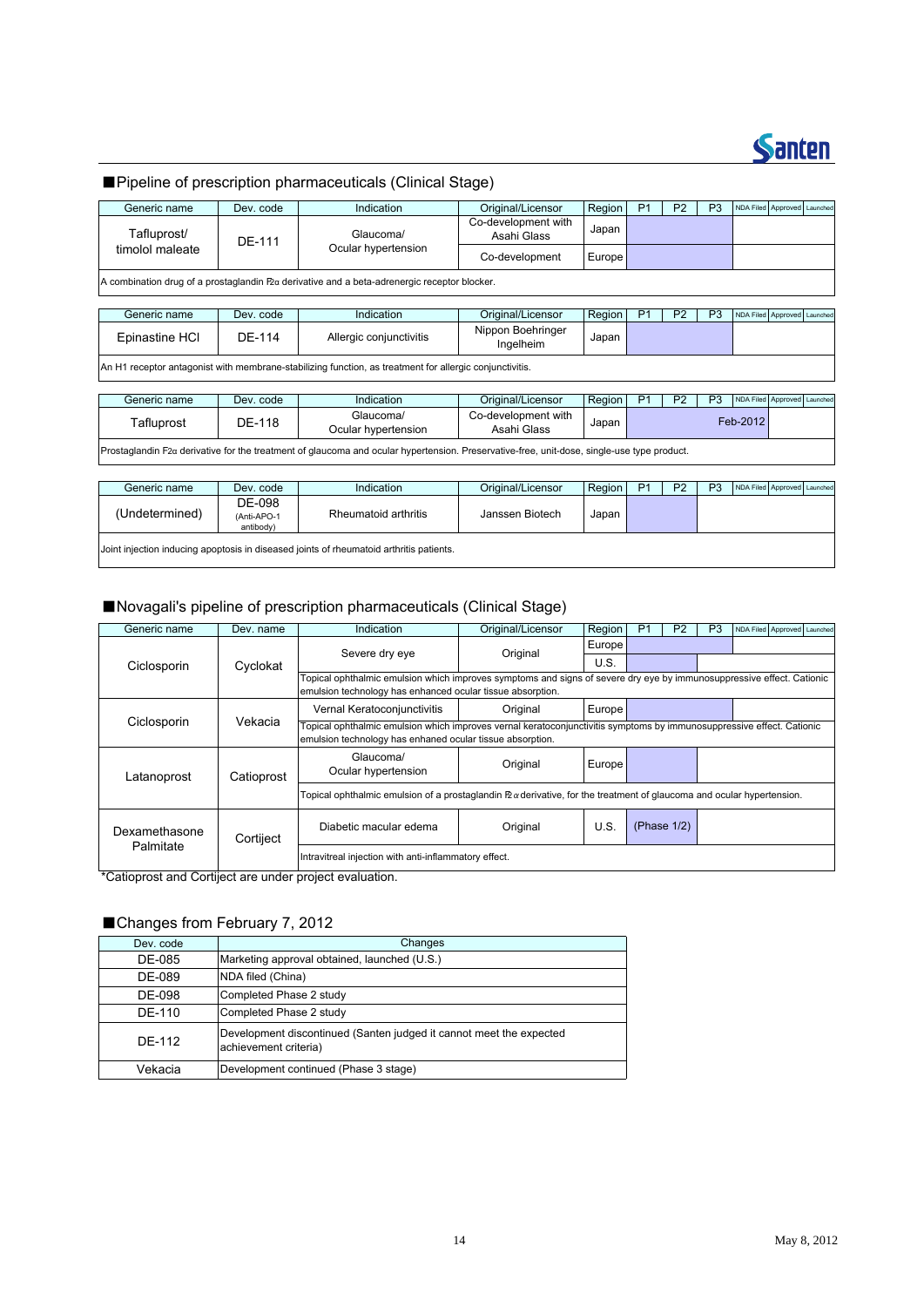### Pharmaceutical market in Japan

| Revision of National Health Insurance (NHI) drug prices |        |                          |        |                          |        |                          |              |                          |              | $(\%)$                   |                      |
|---------------------------------------------------------|--------|--------------------------|--------|--------------------------|--------|--------------------------|--------------|--------------------------|--------------|--------------------------|----------------------|
|                                                         | 2002   | 2003                     | 2004   | 2005                     | 2006   | 2007                     | 2008         | 2009                     | 2010         | 2011                     | 2012                 |
| Industry average                                        | $-6.3$ | $\overline{\phantom{m}}$ | $-4.2$ | $\overline{\phantom{a}}$ | $-6.7$ | $\overline{\phantom{m}}$ | early $-5\%$ | $\qquad \qquad$          | $mid -6\%$   | $\equiv$                 | $-6.25$              |
| Ophthalmic drugs                                        | $-6.0$ | $\overline{\phantom{m}}$ | $-2.7$ | $\overline{\phantom{m}}$ | $-5.5$ | $\qquad \qquad -$        | late $-3\%$  | $\overline{\phantom{m}}$ | early $-3\%$ | $\overline{\phantom{m}}$ | $mid -4%$            |
| Santen                                                  | $-6.0$ |                          | $-3.2$ | $\overline{\phantom{m}}$ | $-5.3$ | $\overline{\phantom{m}}$ | $mid -3%$    | $\overline{\phantom{m}}$ | $mid -5%$    | $\equiv$                 | late $-5\%$          |
|                                                         |        |                          |        |                          |        |                          |              |                          |              |                          | (Compiled by Santen) |

Revision of NHI drug prices:

In Japan, drug prices are generally revised every two years to reflect their market price. The drugs marketed at lower market prices will bear larger reduction margins at the revision.

### ■Market shares

|                            |       |       |       |       | (Billions of yen) |
|----------------------------|-------|-------|-------|-------|-------------------|
| <b>Year ended March 31</b> | 2008  | 2009  | 2010  | 2011  | 2012              |
| Prescription ophthalmics   | 38.9% | 38.0% | 37.3% | 35.8% | 36.1%             |
|                            | 221.0 | 226.9 | 234.9 | 247.4 | 254.9             |
| Anti-rheumatic drugs       | 46.1% | 45.0% | 43.9% | 43.0% | 41.0%             |
| $(DMARDs^*)$               | 24.1  | 24.8  | 25.7  | 25.5  | 27.2              |

Notes: - On an NHI drug price basis. Copyright IMS Japan KK, 2012 - Lower figures indicate market size. Source: Santen analysis based on IMS data(JPM) \*Anti-rheumatic drugs exclude biologic agents. Period: 2007.4-2012.3; Unauthorized copy prohibited

#### ■Market shares by therapeutic area - prescription ophthalmics

|                            |       |       |             |       | (Billions of yen) |
|----------------------------|-------|-------|-------------|-------|-------------------|
| <b>Year ended March 31</b> | 2008  | 2009  | <b>2010</b> | 2011  | 2012              |
| Anti-glaucoma              | 20.8% | 20.3% | 23.0%       | 25.7% | 28.4%             |
|                            | 83.2  | 85.0  | 88.5        | 90.1  | 92.2              |
| Corneal disease treatments | 78.7% | 77.7% | 77.1%       | 76.0% | 77.5%             |
|                            | 28.9  | 30.5  | 31.7        | 32.0  | 35.6              |
| Anti-infection             | 72.4% | 70.9% | 70.0%       | 68.4% | 67.5%             |
|                            | 24.4  | 23.7  | 22.6        | 22.4  | 21.5              |
| Anti-allergy               | 22.7% | 21.0% | 19.8%       | 16.7% | 17.6%             |
|                            | 25.4  | 28.2  | 24.0        | 29.3  | 26.4              |

Notes: - On an NHI drug price basis. Copyright IMS Japan KK, 2012

 - Lower figures indicate market size. Source: Santen analysis based on IMS data(JPM) Period: 2007.4-2012.3; Unauthorized copy prohibited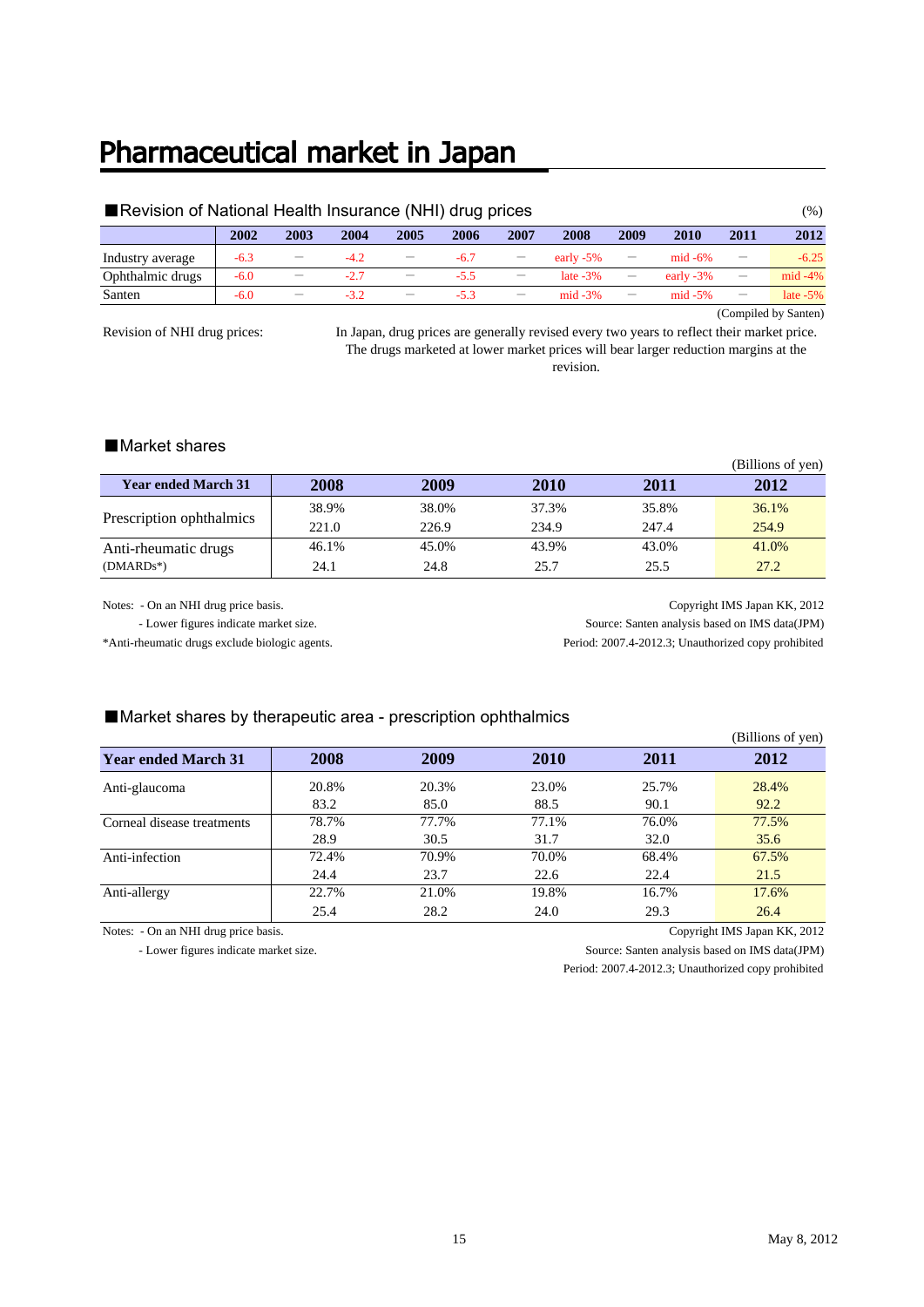## **Stock information**



### ■Stock price (Osaka Securities Exchange 1st market) (Yen and thousand shares) **Apr-11 May-11 Jun-11 Jul-11 Aug-11 Sep-11 Oct-11 Nov-11 Dec-11 Jan-12 Feb-12 Mar-12**



| Major shareholders                                        |                 | As of March 31, 2012 |
|-----------------------------------------------------------|-----------------|----------------------|
| <b>Name</b>                                               | Number of       | Percentage of        |
|                                                           | shares held     | investment           |
|                                                           | Thousand shares | $\%$                 |
| Japan Trustee Service Bank, Ltd.                          | 11,424          | 13.1                 |
| Mita Sangyo Co., Ltd.                                     | 4,756           | 5.5                  |
| State Street Bank and Trust Company 505223                | 3,776           | 4.3                  |
| The Master Trust Bank of Japan, Ltd.                      | 3,456           | 4.0                  |
| Development Bank of Japan Inc.                            | 3.310           | 3.8                  |
| Nippon Life Insurance Company                             | 2,717           | 3.1                  |
| The Bank of Tokyo-Mitsubishi UFJ, Ltd.                    | 2,120           | 2.4                  |
| Trust & Custody Services Bank, Ltd.                       | 2,065           | 2.4                  |
| <b>Mellon Bank Treaty Clients Omnibus</b>                 | 1.994           | 2.3                  |
| RBC dexia investor services trust, London-lending account | 1.984           | 2.3                  |

#### ■Major stock information

| <b>Year ended March 31</b>                           | 2008   | 2009                                    | <b>2010</b> | 2011                        | 2012 |
|------------------------------------------------------|--------|-----------------------------------------|-------------|-----------------------------|------|
| Issued shares (thousands)                            | 86.866 |                                         |             | 86,916 86,992 87,053 87,146 |      |
| Treasury stock (thousands)                           | 1.888  | 1.893                                   | 1.902       | 0                           |      |
| Market Capitalization (million)                      |        | 197,573 232,961 238,763 288,579 308,059 |             |                             |      |
| A purchased amount of money (millions of yen)        | 4.800  |                                         |             |                             |      |
| The number of the purchased stocks (thousand shares) | 1.833  |                                         |             |                             |      |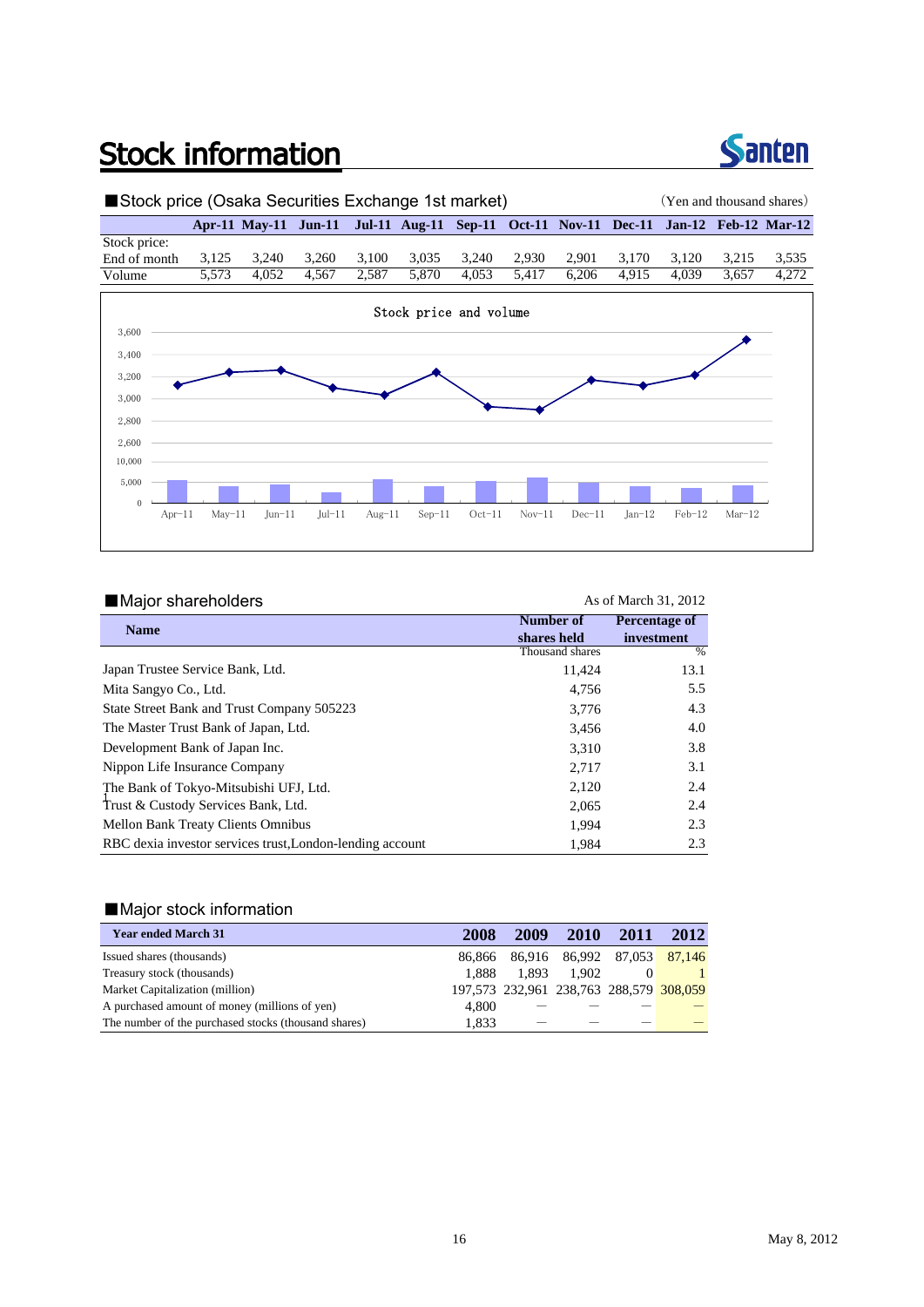## **Stock information**

#### ■Breakdown of shareholding by number of shares

| <b>Year ended March 31</b>   | 2008     |             | 2009            |             | 2010            |             | 2011     |             | 2012            |                                      |
|------------------------------|----------|-------------|-----------------|-------------|-----------------|-------------|----------|-------------|-----------------|--------------------------------------|
|                              | Thousand |             | Propor-Thousand |             | Propor-Thousand | Propor-     | Thousand |             | Propor-Thousand | Propor-                              |
|                              | shares   | $\tan(\% )$ | shares          | tion $(\%)$ | shares          | tion $(\%)$ | shares   | tion $(\%)$ | shares          | $\frac{\text{tion } (\%)}{\text{d}}$ |
| Financial institutions       | 33,186   | 38.2        | 36,226          | 41.6        | 32,693          | 37.6        | 32,284   | 37.1        | 30,457          | 35.0                                 |
| City & regional banks        | 4,907    | 5.6         | 4,794           | 5.5         | 2,558           | 2.9         | 2,422    | 2.8         | 2,376           | 2.7                                  |
| Trust banks                  | 19,133   | 22.0        | 23.714          | 27.3        | 22,466          | 25.8        | 20,431   | 23.5        | 19,316          | 22.2                                 |
| (concerned in trust works)   | 16,680   |             | 21,167          |             | 19,948          |             | 18,310   |             | 16,923          |                                      |
| Life and non-life insurance  | 8,924    | 10.3        | 7,254           | 8.3         | 7,022           | 8.1         | 5,274    | 6.0         | 4,740           | 5.4                                  |
| Other financial institutions | 221      | 0.3         | 462             | 0.5         | 645             | 0.7         | 4,155    | 4.8         | 4,023           | 4.6                                  |
| Securities firms             | 585      | 0.7         | 526             | 0.6         | 518             | 0.6         | 417      | 0.5         | 375             | 0.4                                  |
| Other institutions           | 13.014   | 15.0        | 13.071          | 15.0        | 13.392          | 15.4        | 13.413   | 15.4        | 12,098          | 13.9                                 |
| Foreign investors            | 25,227   | 29.0        | 23,679          | 27.3        | 27,553          | 31.7        | 31,228   | 35.9        | 35,130          | 40.3                                 |
| Individual investors         | 12,963   | 14.9        | 11,516          | 13.3        | 10,931          | 12.6        | 9,708    | 11.1        | 9,083           | 10.4                                 |
| Treasury stock               | 1,888    | 2.2         | 1,893           | 2.2         | 1,902           | 2.2         | $\Omega$ | 0.0         | 1               | 0.0                                  |
| Total                        | 86,866   | 100.0       | 86,916          | 100.0       | 86,992          | 100.0       | 87,053   | 100.0       | 87,146          | 100.0                                |

### ■Breakdown of shareholding by number of shareholders

| <b>Year ended March 31</b>   | 2008         |         | 2009                  |         | 2010                  |         | 2011                  |         | 2012                  |                   |
|------------------------------|--------------|---------|-----------------------|---------|-----------------------|---------|-----------------------|---------|-----------------------|-------------------|
|                              | Number of    | Propor- | Number of             | Propor- | Number of             | Propor- | Number of             | Propor- | Number of             | Propor-           |
|                              | shareholders |         | tion (%) shareholders |         | tion (%) shareholders |         | tion (%) shareholders |         | tion (%) shareholders | $\frac{1}{2}$ (%) |
| Financial institutions       | 88           | 0.6     | 81                    | 0.7     | 81                    | 0.7     | 71                    | 0.8     | 63                    | 0.8               |
| City & regional banks        | 14           | 0.1     | 11                    | 0.1     | 8                     | 0.1     | 6                     | 0.1     | 5                     | 0.1               |
| Trust banks                  | 30           | 0.2     | 26                    | 0.2     | 29                    | 0.2     | 28                    | 0.3     | 28                    | 0.3               |
| Life and non-life insurance  | 29           | 0.2     | 33                    | 0.3     | 34                    | 0.3     | 29                    | 0.3     | 26                    | 0.3               |
| Other financial institutions | 15           | 0.1     | 11                    | 0.1     | 10                    | 0.1     | 8                     | 0.1     | 4                     | 0.1               |
| Securities firms             | 38           | 0.3     | 36                    | 0.3     | 41                    | 0.4     | 32                    | 0.3     | 33                    | 0.4               |
| Other institutions           | 150          | 1.2     | 137                   | 1.2     | 127                   | 1.2     | 125                   | 1.4     | 121                   | 1.5               |
| Foreign investors            | 268          | 2.1     | 355                   | 3.2     | 366                   | 3.4     | 381                   | 4.2     | 360                   | 4.3               |
| Individual investors         | 12,568       | 95.8    | 10.570                | 94.6    | 10.296                | 94.4    | 8.479                 | 93.3    | 7.710                 | 93.0              |
| Treasury stock               |              | 0.0     |                       | 0.0     |                       | 0.0     |                       | 0.0     |                       | 0.0               |
| Total                        | 13,113       | 100.0   | 11.180                | 100.0   | 10,912                | 100.0   | 9,089                 | 100.0   | 8,288                 | 100.0             |



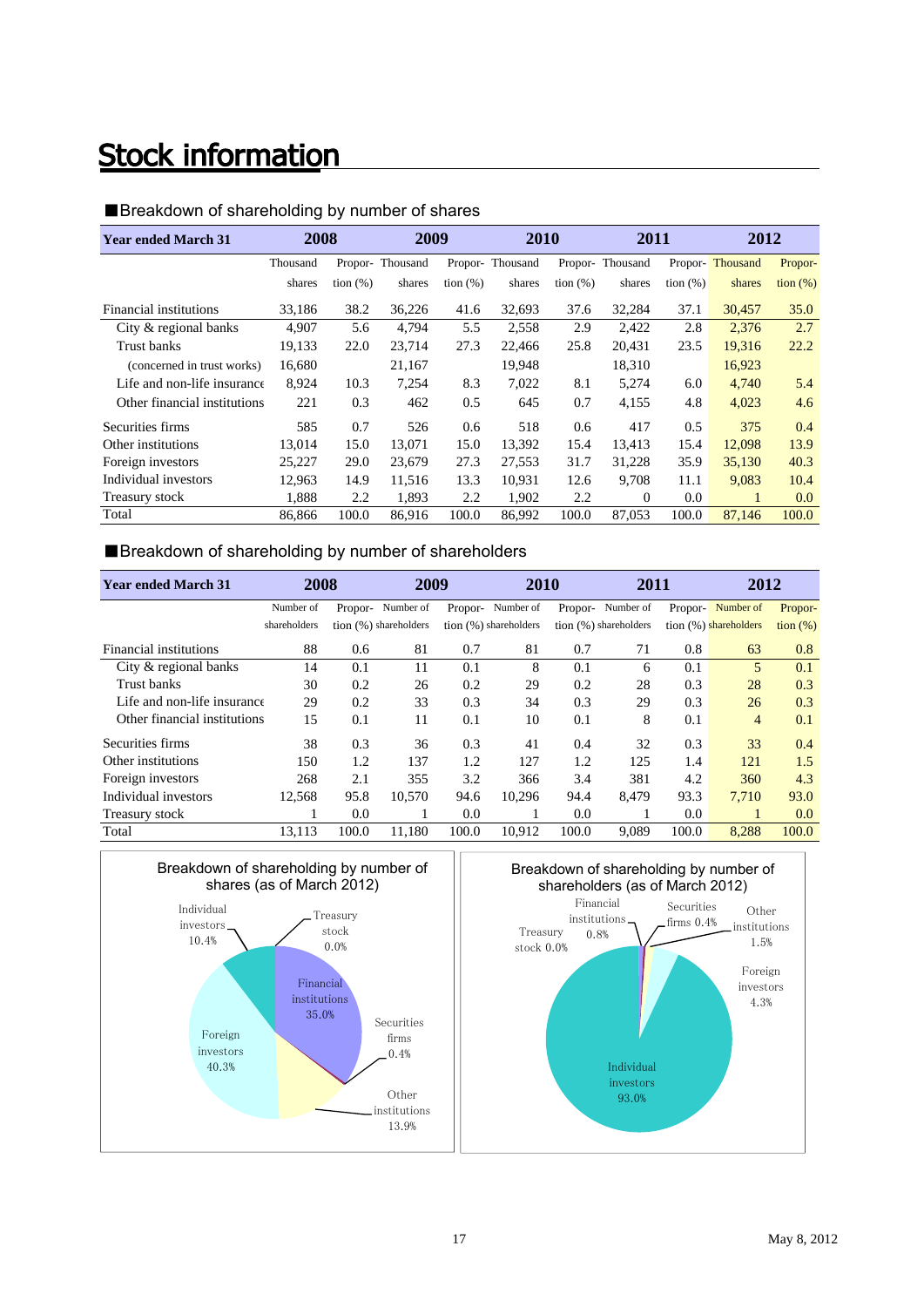# **Consolidated subsidiaries**



### 【Domestic】

| Claire Co., Ltd.              |                                                                             |                 |                                |                               |       |
|-------------------------------|-----------------------------------------------------------------------------|-----------------|--------------------------------|-------------------------------|-------|
| Main business                 | Cleaning of antidust and sterilized clothing                                |                 |                                |                               |       |
| Location                      | Shiga, Japan                                                                | Paid-in capital | 90 million yen                 | Equity owned                  | 100%  |
|                               |                                                                             |                 |                                |                               |       |
| [Overseas]                    |                                                                             |                 |                                |                               |       |
| Santen Holdings U.S. Inc.     |                                                                             |                 |                                |                               |       |
| Main business                 | Holding company for North American businesses and business development      |                 |                                |                               |       |
| Location                      | California, U.S.A.                                                          | Paid-in capital | 24,784 thousand US\$           | Equity owned                  | 100%  |
|                               |                                                                             |                 |                                |                               |       |
| Santen Inc.                   |                                                                             |                 |                                |                               |       |
| Main business                 | Clinical development and business development of pharmaceuticals            |                 |                                |                               |       |
| Location                      | California, U.S.A.                                                          | Paid-in capital | 8,765 thousand US\$            | Equity owned                  | 100%* |
| Advanced Vision Science, Inc. |                                                                             |                 |                                |                               |       |
| Main business                 | Research and development, production and marketing of medical devices       |                 |                                |                               |       |
| Location                      | California, U.S.A.                                                          | Paid-in capital | 10 thousand US\$               | Equity owned                  | 100%* |
|                               |                                                                             |                 |                                |                               |       |
| Santen Holdings EU B.V.       |                                                                             |                 |                                |                               |       |
| Main business                 | Holding company for European operation                                      |                 |                                |                               |       |
| Location                      | Amsterdam, Netherlands                                                      | Paid-in capital | 50 thousand euros              | Equity owned                  | 100%  |
|                               |                                                                             |                 |                                |                               |       |
| Santen Oy                     |                                                                             |                 |                                |                               |       |
| Main business                 | Development, production and marketing of pharmaceuticals                    |                 |                                |                               |       |
| Location                      | Tampere, Finland                                                            | Paid-in capital | 20,000 thousand euros          | <b>Equity owned</b>           | 100%  |
|                               |                                                                             |                 |                                |                               |       |
| SantenPharma AB               |                                                                             |                 |                                |                               |       |
| Main business                 | Marketing support of pharmaceuticals                                        |                 |                                |                               |       |
| Location                      | Stockholm, Sweden                                                           | Paid-in capital | 500 thousand S.KR              | Equity owned                  | 100%  |
|                               |                                                                             |                 |                                |                               |       |
| Santen GmbH                   |                                                                             |                 |                                |                               |       |
| Main business                 | Marketing of pharmaceuticals and business development<br>Germaring, Germany | Paid-in capital | 25 thousand euros              |                               |       |
| Location                      |                                                                             |                 |                                | Equity owned                  | 100%  |
| Novagali Pharma SAS           |                                                                             |                 |                                |                               |       |
| Main business                 | Development and marketing of pharmaceuticals                                |                 |                                |                               |       |
| Location                      | Evry, France                                                                | Paid-in capital | 1,305 thousand euros           | Equity owned                  | 100%  |
|                               |                                                                             |                 |                                |                               |       |
|                               | Santen Pharmaceutical (China) Co., Ltd.                                     |                 |                                |                               |       |
| Main business                 | Development, production and marketing of pharmaceuticals                    |                 |                                |                               |       |
| Location                      | Suzhou, China                                                               | Paid-in capital | 3,300 million yen              | Equity owned                  | 100%  |
|                               |                                                                             |                 |                                |                               |       |
|                               | Santen Pharmaceutical Korea Co., Ltd.                                       |                 |                                |                               |       |
| Main business                 | Import and marketing of pharmaceuticals                                     |                 |                                |                               |       |
| Location                      | Seoul, Korea                                                                | Paid-in capital | $9,000,000$ thousand won       | Equity owned                  | 100%  |
|                               |                                                                             |                 |                                |                               |       |
|                               | Taiwan Santen Pharmaceutical Co., Ltd.                                      |                 |                                |                               |       |
| Main business                 | Import and marketing of pharmaceuticals                                     |                 |                                |                               |       |
| Location                      | Taipei, Taiwan                                                              | Paid-in capital | 42,000 thousand Taiwan dollars | Equity owned                  | 100%  |
|                               |                                                                             |                 |                                |                               |       |
| Santen India Private Limited  |                                                                             |                 |                                |                               |       |
| Main business                 | Market research for pharmaceuticals                                         |                 |                                |                               |       |
| Location                      | Bangalore, India                                                            | Paid-in capital | 48,500 thousand India rupee    | Equity owned $99.9\%$ , 0.1%* |       |

\* Indirect investment through Santen Holdings U.S. Inc.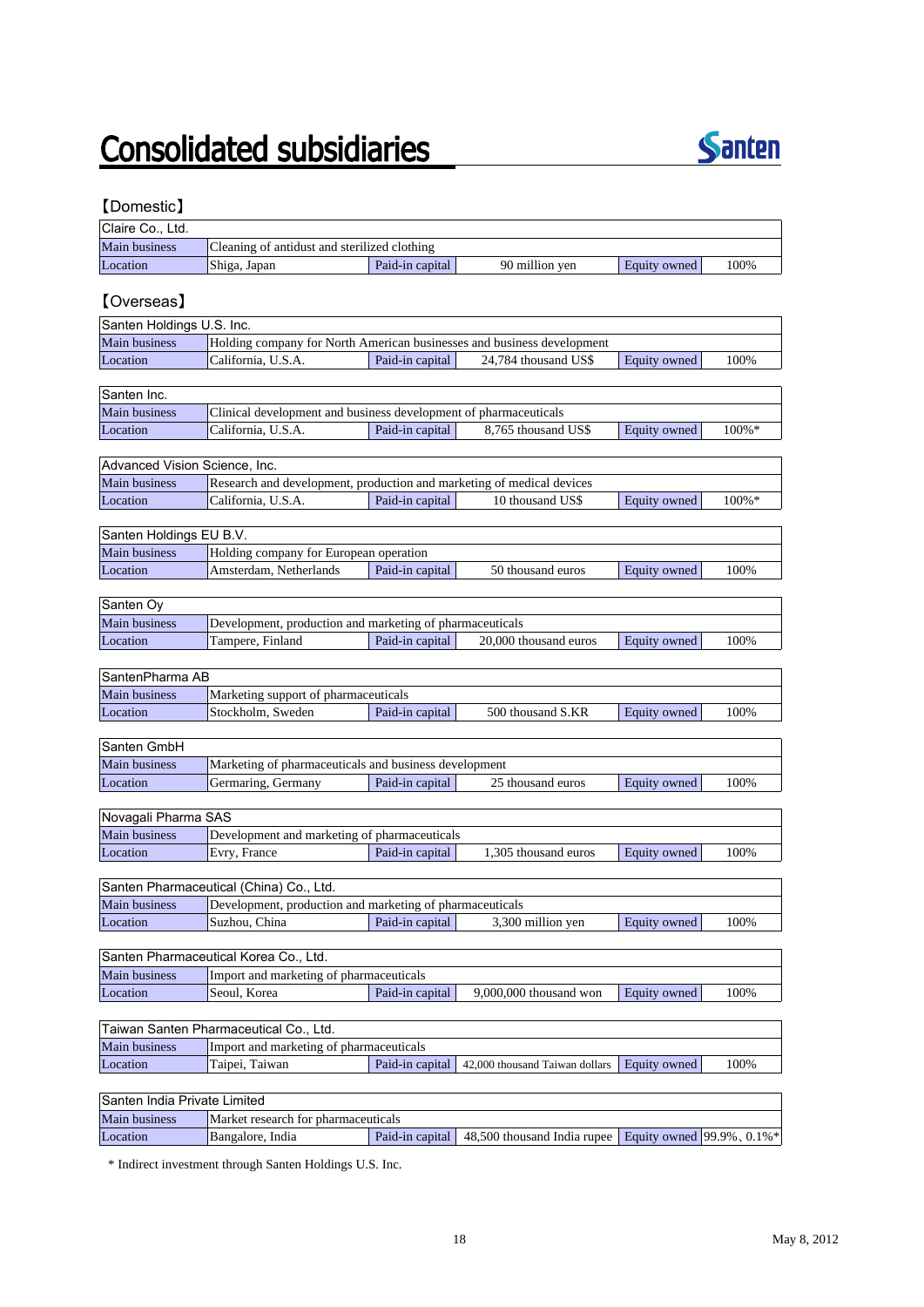### **News releases**

### **News releases during April 2011-March 2012**

For details, please refer to our Web site (http://www.santen.com).

#### **2011**

#### **14-Apr Santen Inc. Head Office Relocation**

Santen announced the relocation of Santen Inc., its U.S. subsidiary, newly in Emeryville, California, U.S.A. As Santen Group's vital research & development base in North America, Santen Inc. will accelerate conducting clinical development and business development activities to enhance the Group's product pipeline.

Santen completed its relocation in July, 2011.

#### **10-May Medium Term Management Plan FY2011-2013**

Santen announced a 3 Year Medium Term Management Plan (hereinafter "MTP") for FY2011- 2013, aiming to become a "Specialized Pharmaceutical Company with a Global Presence." Santen's long term strategic vision is to become one of the top ophthalmic pharmaceutical companies in the world by the year 2020.

In order to further reinforce its competitiveness, Santen will make investments during the new MTP period to strengthen its US-centered global clinical trials system and enhance business development activities. In addition, Santen will accelerate its business activity in high-growth markets in Europe and China.

#### **10-May Santen to Issue Stock Acquisition Rights to the Directors for the Purpose of Granting Stock Options**

**Santen to Issue Stock Acquisition Rights to the Corporate Officers for the Purpose of Granting Stock Options**

#### **2-Jun Santen Launches Broad-spectrum Antibacterial Ophthalmic Solution,** *Cravit Ophthalmic Solution 1.5%*

#### **2-Aug Notice on the Establishment of Subsidiary in India**

Santen announced that it has established its subsidiary, Santen India Private Limited in India on July 29, 2011. Santen has decided to establish a local entity in India, in order to spread the "Santen" brand with a view to establish its presence in the Indian ophthalmic market with strong growth potential. In the initial stage, however, we will mainly focus on exploring business opportunities including product development and production areas.

#### **28-Sep Signing of an agreement with respect to an acquisition of a controlling interest in Novagali Pharma by Santen**

Santen and Novagali Pharma (hereafter "Novagali"), a French biopharmaceutical company specializing in ophthalmology and focusing on new ocular therapeutics, announced that Santen and Novagali entered into a share purchase agreement, whereby Santen should acquire shares representing 50.55% of the share capital of Novagali. Santen aims to strengthen its global business platform by acquiring Novagali with its R&D capability represented by its unique pharmaceutical technologies, and a unique pipeline product for dry eye in a late development stage in Europe.

Santen completed the acquisition of a controlling interest in Novagali as of October 11, 2011, and Novagali became wholly-owned subsidiary by Santen as of January 6, 2012.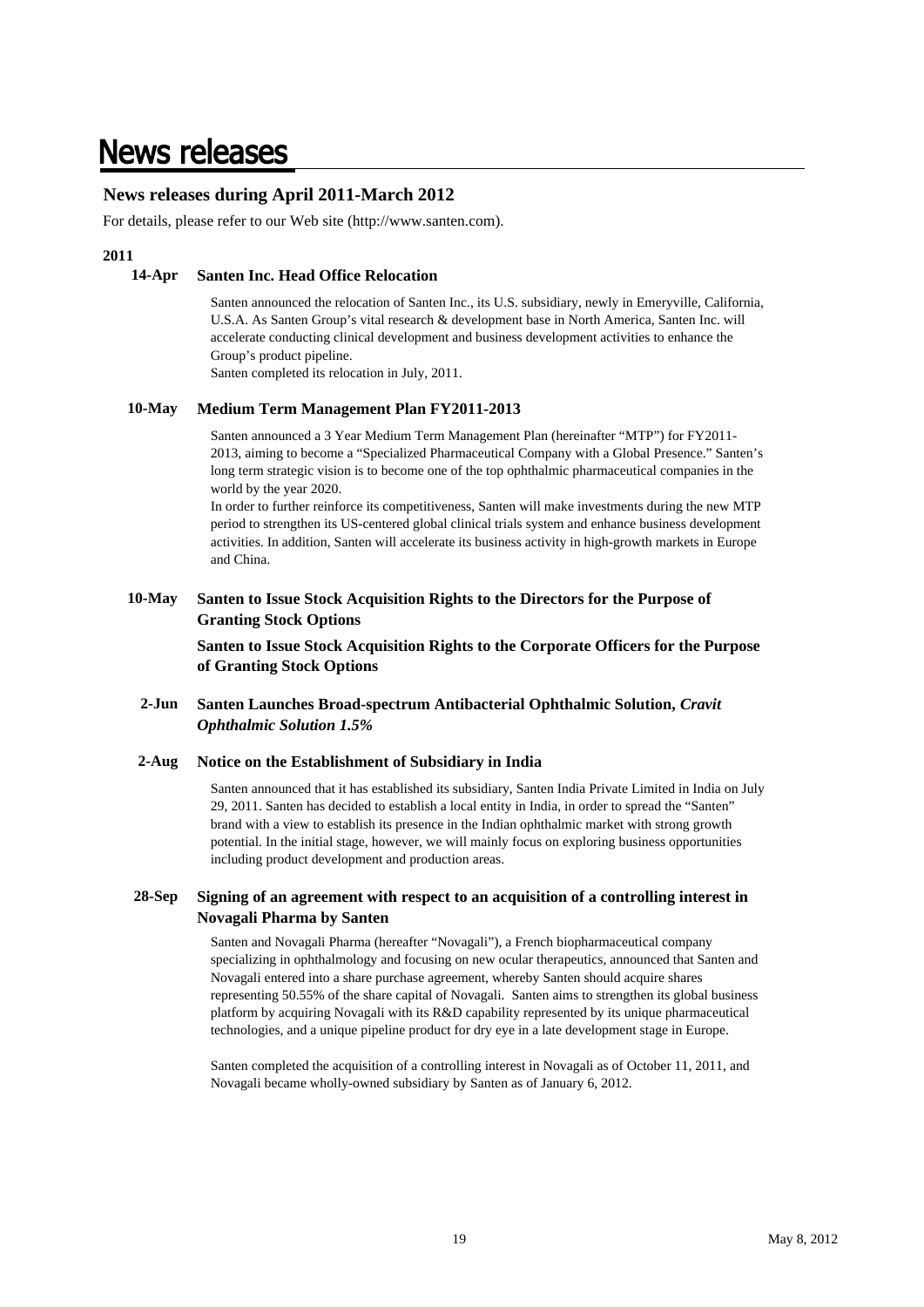

### **2011**

#### **14-Oct Ube and Santen Announce License and Collaboration Agreement for EP2 Agonist**

Ube Industries, Ltd. (hereafter "Ube") and Santen announced that they have entered into a license and collaboration agreement with regard to Ube's EP2 agonist compound as an ophthalmic treatment drug (development code: DE-117). The Agreement provides Santen with global rights to develop, manufacture and commercialize DE-117. Ube and Santen have agreed to co-develop DE-117 as a treatment drug for glaucoma and ocular hypertension, and will collaborate in developing the compound as a prostaglandin drug product with a new mechanism of action. The goal is to obtain manufacturing and marketing approval on a worldwide scale.

**2012**

#### **23-Jan Santen to Launch Nutritional Supplement** *Sante Lutax 20 + DHA*

#### **7-Feb Notice on the Establishment of Holding Company in Europe**

Santen announced that it will establish Santen Holdings EU B.V. ("Santen EU") in the Kingdom of Netherlands. Santen EU will be established as a holding company of Santen's existing subsidiaries in Europe, which will overlook Santen's European business. Santen aims to strengthen its European business by creating a more efficient and effective governance system by concentrating the financial control functions of Santen's European operation. Santen executed its establishment in March, 2012.

#### **14-Feb FDA Approves** *ZIOPTAN* **(tafluprost ophthalmic solution), Merck's Once-Daily, Preservative-Free Ophthalmic Medication for Glaucoma**

#### **1-Mar Santen to Launch** *Sante Medical Guard* **OTC Eye Drop**